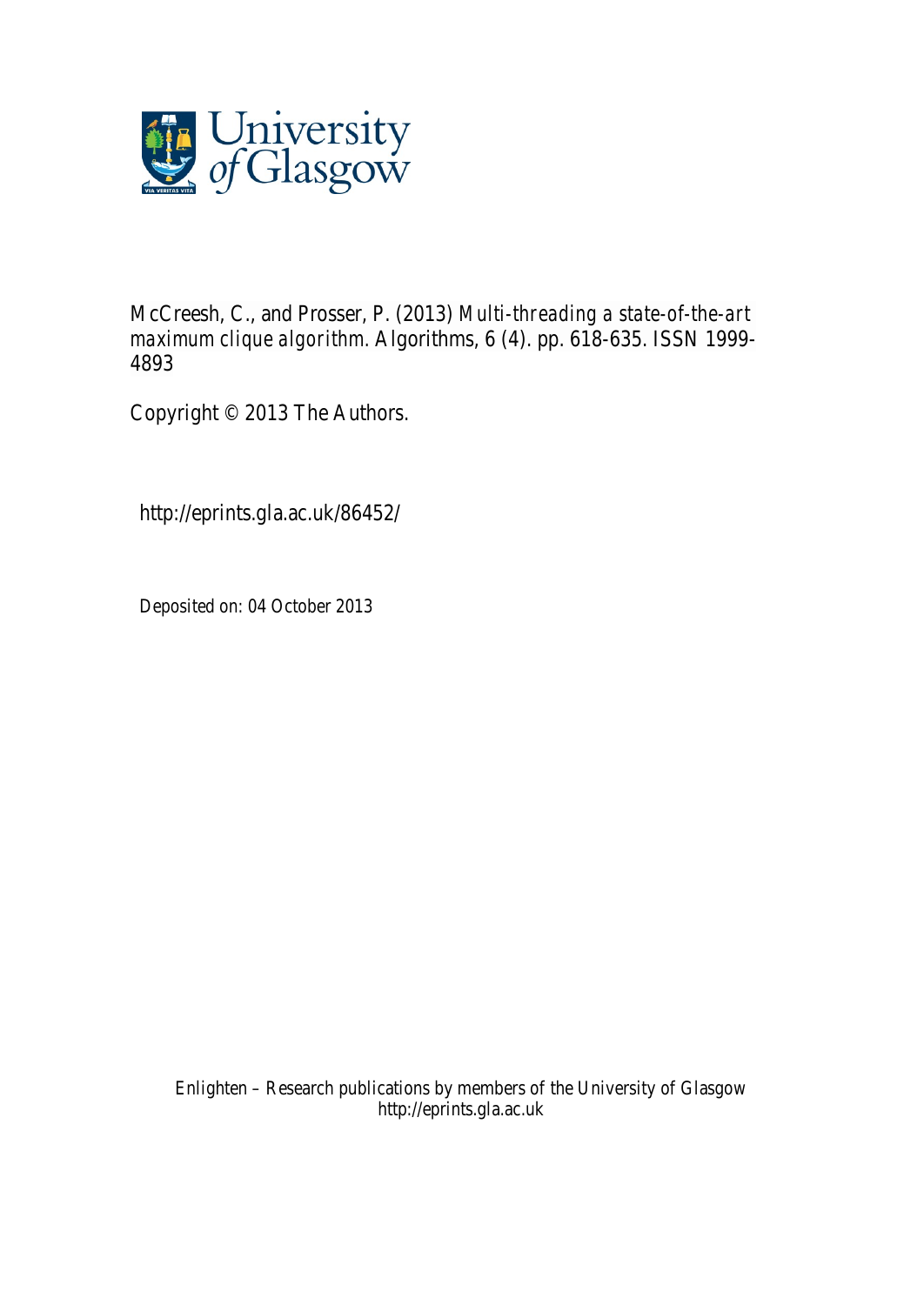

*Article*

# Multi-Threading a State-of-the-Art Maximum Clique Algorithm

# Ciaran McCreesh \* and Patrick Prosser

School of Computing Science, University of Glasgow, Glasgow G12 8QQ, UK; E-Mail: patrick.prosser@glasgow.ac.uk

\* Author to whom correspondence should be addressed; E-Mail: c.mccreesh.1@research.gla.ac.uk; Tel.: +44-141-330-4934.

*Received: 15 August 2013; in revised form: 13 September 2013 / Accepted: 18 September 2013 / Published: 3 October 2013*

Abstract: We present a threaded parallel adaptation of a state-of-the-art maximum clique algorithm for dense, computationally challenging graphs. We show that near-linear speedups are achievable in practice and that superlinear speedups are common. We include results for several previously unsolved benchmark problems.

Keywords: maximum clique; multi-core; parallel algorithms; parallel branch and bound

## 1. Introduction

A clique in a graph is a set of vertices, each of which is adjacent to every other vertex in this subset. Deciding whether a graph contains a clique of a given size is one of the archetypal NP-complete problems [\[1\]](#page-16-0). We consider the optimisation variant—known as the maximum clique problem—and focus upon dense, computationally challenging graphs [\[2\]](#page-16-1). Within computing science, applications include computer vision and pattern recognition; beyond, they extend to mathematics, biology, biochemistry, electrical engineering and communications [\[3](#page-16-2)[,4\]](#page-16-3).

Multi-core machines are now the norm [\[5\]](#page-16-4). Our goal is to adapt a state-of-the-art maximum clique algorithm to make use of the multi-core parallelism offered by today's processors. We look either to produce a speedup or to allow the tackling of larger problems within a reasonable amount of time [\[6\]](#page-16-5).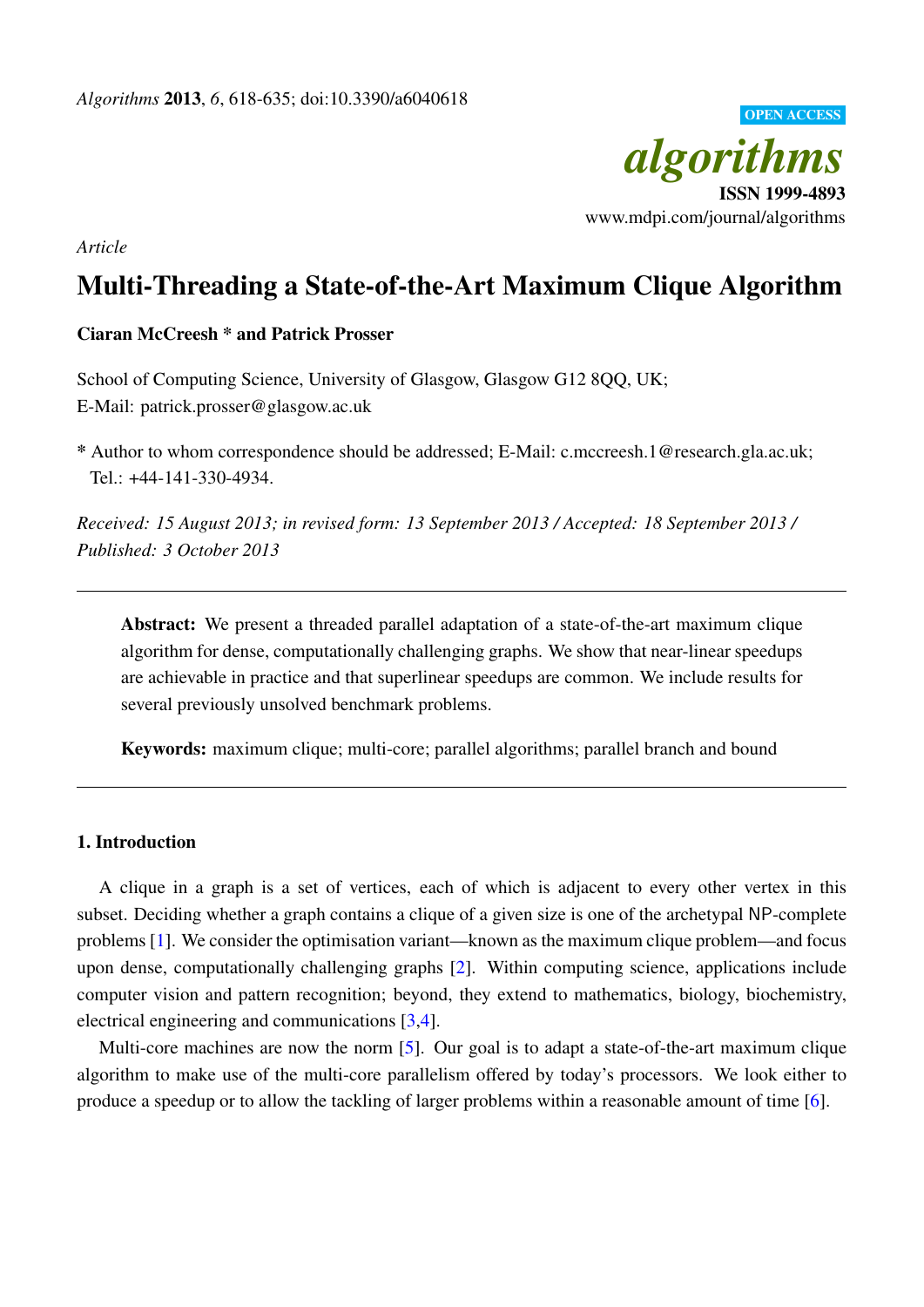## *1.1. Preliminaries*

We represent a *graph* as a pair of finite sets, (V, E). The elements of V are known as *vertices*. The elements of E are *edges*, represented as pairs,  $(v_1, v_2) \in V \times V$ . We call vertices  $v_1$  and  $v_2$  *adjacent* if  $(v_1, v_2) \in E$ . Throughout, we assume that our graphs are *undirected*, that is,  $(v_1, v_2) \in E \Rightarrow (v_2, v_1) \in E$ E, and contain no *loops*, that is, for all  $(v_1, v_2) \in E$ , we have  $v_1 \neq v_2$ .

The *neighbourhood* of a vertex, v, in a graph, G, is the set of vertices adjacent to v, denoted  $N(G, v)$ . The *degree* of a vertex is the size of its neighbourhood.

A graph  $G' = (V', E')$  is called a *subgraph* of a graph  $G = (V, E)$  if  $V' \subseteq V$  and  $E' \subseteq E$ . The subgraph *induced by*  $V'$  is the subgraph with vertices,  $V'$ , and all edges between those vertices. A graph  $G = (V, E)$  is called *complete* if all its vertices are adjacent—that is, for every distinct pair of vertices,  $v_1$  and  $v_2$ , we have  $(v_1, v_2) \in E$ . A complete subgraph is known as a *clique*. We may represent a clique by the vertex set that induces it, and we define the size of the clique to be the size of this vertex set. A clique is *maximum* if there is no clique with a larger size. We denote the size of a maximum clique in a graph by  $\omega$ .

A *colouring* of a graph is an assignment of colours to vertices, such that adjacent vertices are given different colours. Computing a minimal colouring is NP-hard, but a greedy colouring may be obtained in polynomial time.

#### 2. Algorithms for the Maximum Clique Problem

The starting point for our work is a series of algorithms of Tomita [\[7](#page-16-6)[–9\]](#page-16-7). These are sequential branch and bound algorithms using a greedy graph colouring as a bound and as an ordering heuristic. San Segundo observed that bit parallelism may be used to improve the performance of these algorithms without altering the steps taken  $[10,11]$  $[10,11]$ . A recent computational study analyses these algorithms  $[12]$ . We begin by outlining one variant.

Let  $G = (V, E)$  be a graph and  $v \in V$ . We observe that any clique, C, in G either does not contain  $v$  or contains only  $v$  and possibly vertices adjacent to  $v$ . This provides the basis for the branching part of a branch and bound algorithm: incrementally construct the set,  $C$  (initially empty), by choosing a *candidate vertex, v, from the <i>candidate set, P* (initially, all of the vertices in  $V$ ) and, then, adding  $v$  to C. Having chosen a vertex, the candidate set is updated, removing vertices that cannot participate in the evolving clique. If the candidate set is empty, then  $C$  cannot grow further, so we backtrack; otherwise, the search continues, selecting from  $P$  and adding to  $C$ .

We keep track of the largest clique found so far, which we call the *incumbent*, and denote  $C_{max}$ . For a bound, we make use of a greedy graph colouring: if we can colour the vertices in  $P$  using  $k$  colours, we know we cannot extend the size of  $C$  by more than  $k$ . If this is not enough to unseat the incumbent, we may abandon the search and backtrack.

Producing a new graph colouring at every step is relatively costly. Tomita's key observation is that if we are given a colouring of a graph, we know not only that we may colour the entire graph using a certain number of colours, but also how to colour certain subgraphs. We demonstrate this in Figure [1 on the](#page-3-0) [following page.](#page-3-0) Colour classes have been filled greedily: we colour vertex 1 with the first colour, blue, which prevents us from giving vertices 2, 3 or 4 the same colour. We then colour vertex 5 blue, which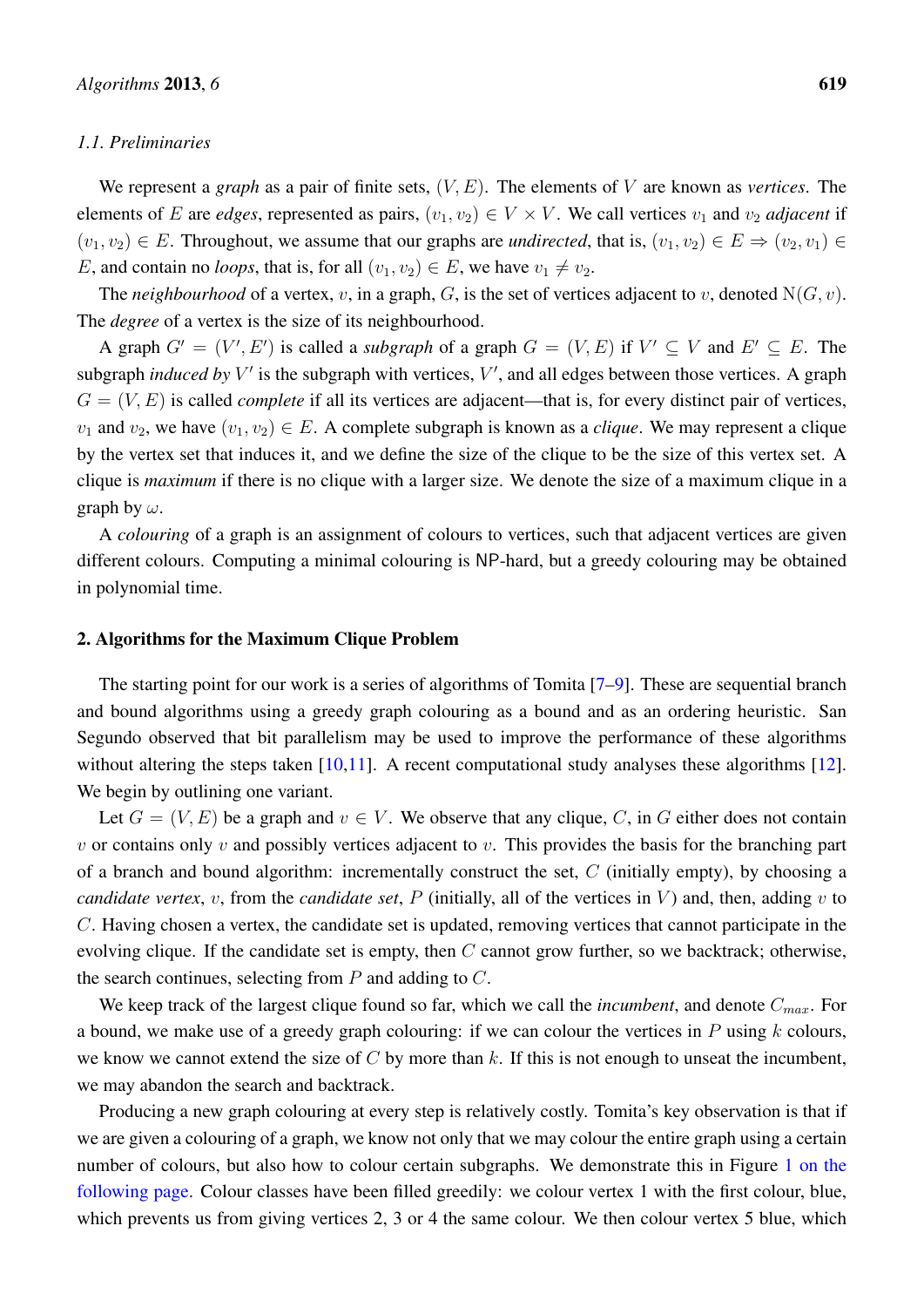prevents us from colouring vertex 6 blue. We now start a second colour class (green), and reconsidering uncoloured vertices, we colour vertex 2, then vertex 3. Finally, we colour vertex 4 and, then, vertex 6 in the third colour, yellow. Thus the entire graph can be three-coloured, and we may colour the subgraph induced by  $\{1, 5, 2\}$  or  $\{1, 5, 2, 3\}$  using only two colours, the subgraph induced by  $\{1, 5\}$  using only one colour, and so on. Consequently, as well as a bound, this process gives us an ordering heuristic for selecting a vertex from P: select vertices in non-increasing colour order.

<span id="page-3-0"></span>

Figure 1. A small graph, together with a constructive colouring.

We describe this colouring method formally in Algorithm [1.](#page-3-1) This algorithm produces the same ordering and bounds as the NUMBER-SORT procedure from Tomita's MCQ [\[7\]](#page-16-6), but in the manner of San Segundo's BBColour procedure in the bitset encoded BBMC [\[10\]](#page-16-8). The algorithm iteratively builds colour classes (lines [9](#page-3-2) to [15\)](#page-3-3), where a colour class is an independent set (non-adjacent vertices) of similarly coloured vertices. Line  $15$  updates the current set of uncoloured vertices,  $Q$ , to be the set of vertices not adjacent to the most recently coloured vertex, v. The algorithm delivers as a result a pair (colour, order), where the vertex, order[i], has been coloured colour[i] and colour[i – 1]  $\leq$  colour[i].

```
Algorithm 1: Sequentially colour vertices and sort into non-decreasing colour order.
```

```
1 colourOrder :: (graph G, set P) \rightarrow (array of integer, array of integer)
2 begin
\textbf{3} colour \leftarrow an array of integer
4 \vert order \leftarrow an array of integer
\mathbf{s} \mid P' \leftarrow P// set of uncoloured vertices
6 k \leftarrow 1 // current colour
 7 | while P' \neq \emptyset do
\begin{array}{c|c|c|c|c} \mathbf{8} & \mathbf{0} & \mathbf{0} & \mathbf{0} & \mathbf{0} & \mathbf{0} \end{array}// vertices to consider for the current colour
9 while Q \neq \emptyset do
10 v ← the first element of Q // get next vertex to colour
11 \parallel \parallel \parallel \parallelv' \leftarrow P' \setminus \{v\}12 \vert \vert \vert Q \leftarrow Q \setminus \{v\}13 | | append k to colour
14 | | | append v to order
15 \Box Q \leftarrow Q \cap \overline{\mathrm{N}(G, v)} // remove adjacent vertices
16 k \leftarrow k + 1 // start a new colour
17 return (colour, order)
```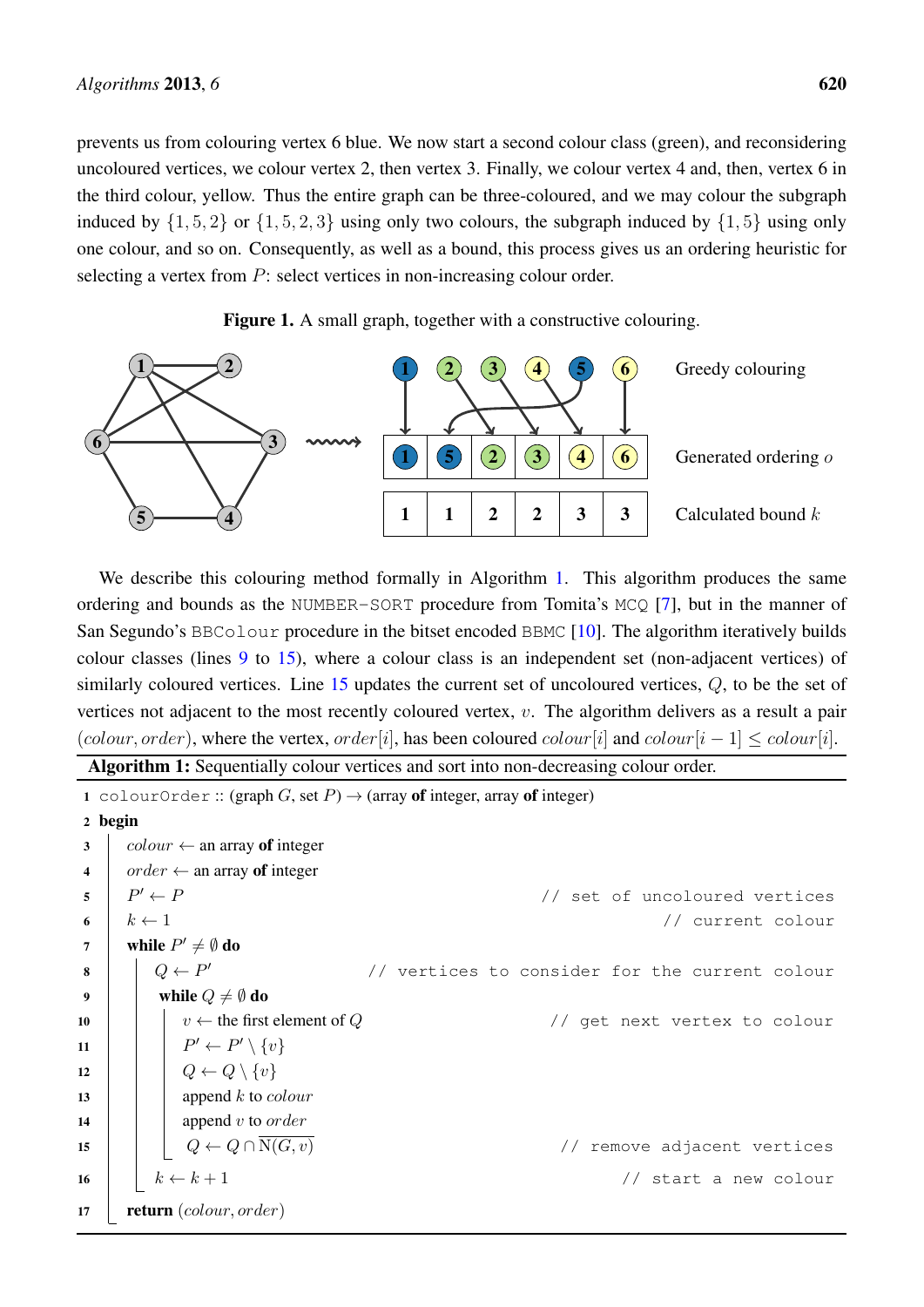We may now discuss Algorithm [2,](#page-4-0) our baseline sequential algorithm. Following Prosser [\[12\]](#page-17-1), we opt to order vertices in a non-increasing degree order at the top of the search, use a static ordering throughout, use a bitset encoding and do not include a colour repair mechanism—thus, our algorithm is a bitset encoded version of MCSa1 (although the techniques presented are not sensitive to this choice).

```
Algorithm 2: An exact algorithm to deliver a maximum clique.
```

```
1 maxClique :: (graph G) \rightarrow set of integer
2 begin
3 \mid C_{max} \leftarrow \emptyset\downarrow permute G, so that the vertices are in non-increasing degree order
5 expand(G, \emptyset, V(G), C_{max})6 return C_{max} (unpermuted)
7 expand :: (graph G, set C, set P, set C_{max})
8 begin
9 \big( (colour, order) \leftarrow colourOrder(G, P)10 for i \leftarrow |P| downto 1 do
11 if |C| + colour |i| > |C_{max}| then
12 \vert \vert \ v \leftarrow order[i]13 \vert \vert \vert \vert C \leftarrow C \cup \{v\}14 \vert \vert \vert FP' \leftarrow P \cap N(G, v)15 \parallel \parallel if P' = \emptyset then
16 if |C| > |C_{max}| then C_{max} \leftarrow C17 \parallel \parallel else \texttt{expand}(G, C, P', C_{max})18 C ← C \ {v}
19 | | P \leftarrow P \setminus \{v\}
```
<span id="page-4-12"></span><span id="page-4-11"></span><span id="page-4-10"></span><span id="page-4-9"></span><span id="page-4-8"></span><span id="page-4-7"></span><span id="page-4-6"></span><span id="page-4-5"></span><span id="page-4-2"></span><span id="page-4-0"></span>Procedure maxClique permutes the graph, such that the vertices are in non-increasing degree order (and this order is exploited by the sequential colouring), then calls the recursive search procedure, expand, on the graph, G, with an initially empty growing clique and a full candidate set. Procedure expand (lines  $7$  to  $19$ ) searches for cliques. First, the vertices in the candidate set,  $P$ , are coloured and sorted (line [9\)](#page-4-3). The procedure then iterates from highest to lowest coloured vertex (line [10\)](#page-4-4). If the size of the growing clique plus the colour number of the current vertex is sufficient to potentially unseat the incumbent, the search progresses (line  $11$ ). The *i*th vertex v, ordered by colour, is selected and added to the growing clique (lines  $12$  and  $13$ ). A new candidate set,  $P'$ , is created, where  $P'$  is the set of vertices in P adjacent to v. If C cannot grow any further (line  $15$ ) and is larger than the incumbent, it is saved (line [16\)](#page-4-9). Otherwise, the search proceeds via a recursive call, with the enlarged clique,  $C$ , and reduced candidate set  $P'$  (line [17\)](#page-4-10). Regardless, having explored the option of taking vertex v (lines [12](#page-4-6) to 17), the search then explores the option of not taking vertex v (lines [18](#page-4-11) and [19,](#page-4-2) then iterating back to line [10\)](#page-4-4).

Note that sets are encoded as bit strings, i.e., a bitset encoding similar to San Segundo's BBMC [\[10\]](#page-16-8) is used. This allows the implementation to exploit bit parallelism. The graph should be encoded as an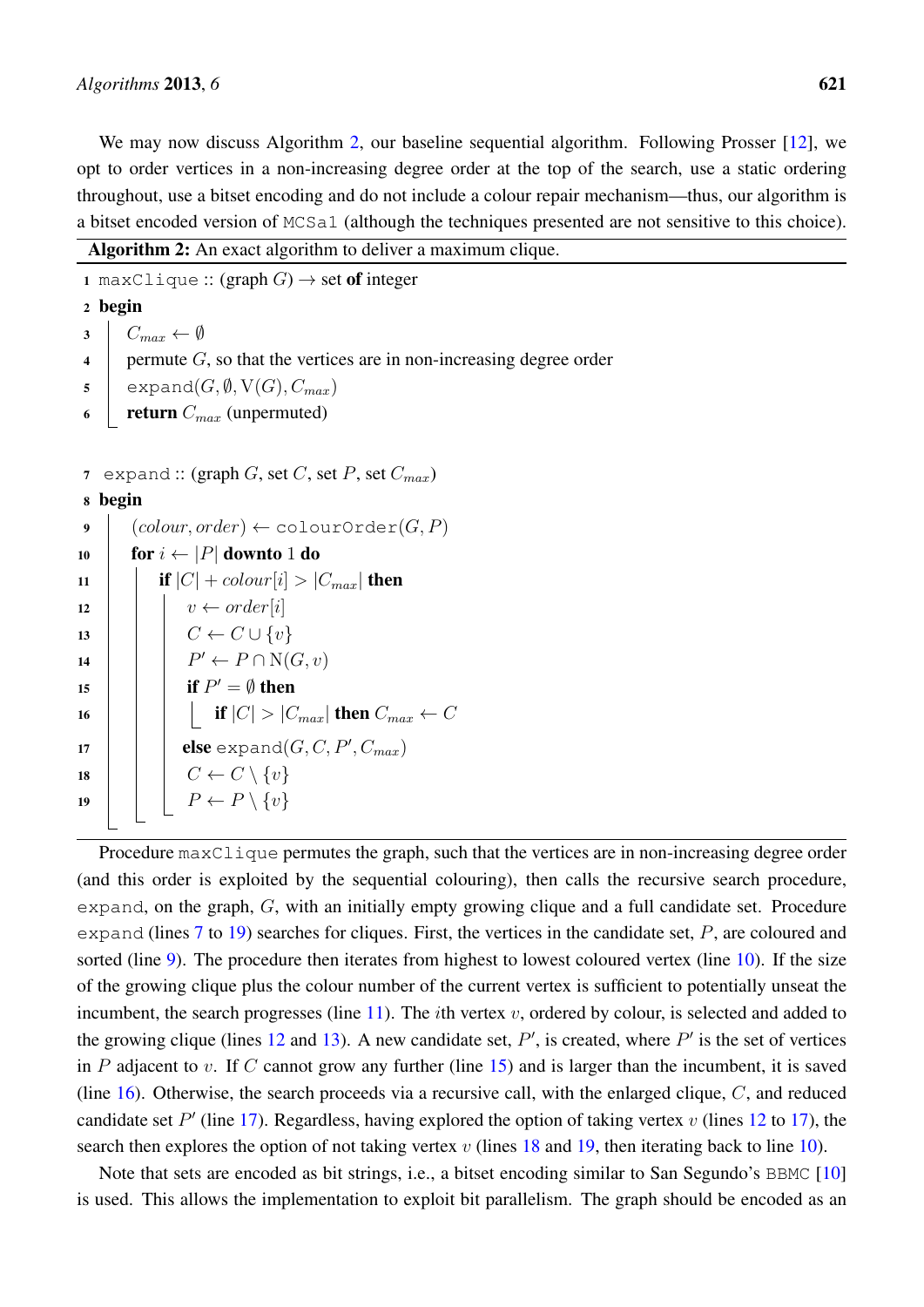array of n bitsets (this encoding may be done when the graph is permuted). Thus, the call,  $N(G, v)$ , in line [14](#page-4-12) of Algorithm [2](#page-4-0) delivers the vth adjacency bitset, and similarly, line [15](#page-3-3) of Algorithm [1](#page-3-1) delivers the complement of the vth adjacency bitset. To add or remove a vertex from a set, a bit is flipped, and to take the intersection of two sets, a logical-and operation is performed.

Other maximum clique algorithms exist. Recent work by Pattabiraman, Patwary, Rossi *et al.* [\[13,](#page-17-2)[14\]](#page-17-3) presents a maximum clique algorithm for sparse graphs and discusses parallelism. Our approach differs in that we primarily consider *dense*, computationally challenging graphs—on several of the benchmarks where Pattabiraman *et al.* aborted their run after 10,000 s, our sequential runtime is under one second. Although large sparse graphs have real world applications, we do not wish to neglect the really hard problems [\[2\]](#page-16-1).

Pattabiraman *et al.* claim that Tomita's algorithms are "inherently sequential or otherwise difficult to parallelize". We agree with the first half of this statement.

## 3. Parallel Algorithm Design

We may view the branch and bound as being like a depth first search over a tree, where nodes in the tree represent recursive calls. There is a left-to-right dependency between nodes, since we do not know until after we have explored the leftmost subtree whether subtrees further to the right may be eliminated by the bound. However, we may speculatively ignore this dependency and explore subtrees in parallel, sharing the (size of the) incumbent between threads. This technique for branch and bound is generally well known  $[15,16]$  $[15,16]$ , and previous experiments by the authors  $[17]$ , and earlier work by Pardalos  $[18]$ suggested that the approach is feasible for a maximum clique.

Our parallel version of Algorithm [2](#page-4-0) is presented as Algorithm [3 on the next page.](#page-6-0) We use threads for parallelism; adapting this approach to use message passing is unlikely to be trivial. For work distribution, we use a global queue of work items. Each queue item corresponds to a deferred recursive call to expand. The queue is initially populated by splitting the search tree immediately below the root, in the same order as the sequential algorithm would do. The queue may be treated as bounded when doing so, to avoid excessive memory usage. Worker threads take items from this queue and process them as if they were a sequential subproblem. There is a single variable for the incumbent that must be shared between worker threads—operations involving the incumbent require appropriate synchronisation.

The size of these subtrees can vary dramatically, and we cannot know in advance where the large trees are. Thus, without an additional work splitting mechanism, it is possible that the runtime of a single work item could dominate the overall runtime. We opt for a variation upon work stealing, which we call work donation: if the initial populating has completed, if the queue is empty and if there are idle workers, we set a globally visible flag advising workers that they may choose to place some of their subtrees onto the global queue. We provide a general illustration of this queueing mechanism in Figure [2 on page 624.](#page-7-0)

The advantage of this method is that it does not require workers to advertise what they are doing and does not require locking, except for rare queue accesses. The success of the sequential algorithm is in part due to its high throughput (we expect to be handling over 100,000 recursive calls per second on modern hardware), and we do not wish to introduce unnecessary overheads. We caution that care must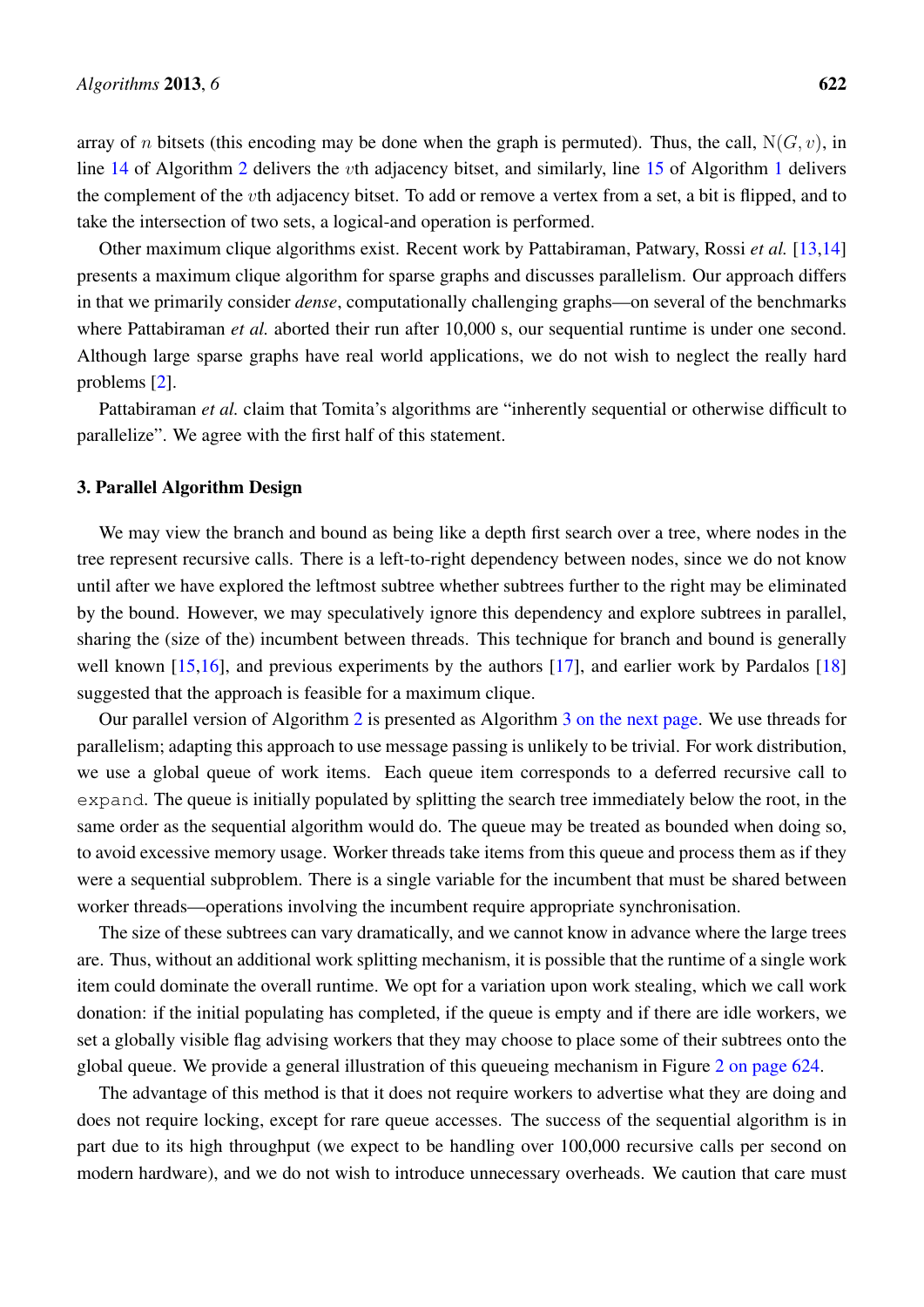be taken to ensure that worker threads do not exit until no more work can be enqueued (not simply when the queue is empty).

```
Algorithm 3: A threaded algorithm to deliver a maximum clique
1 threadedMaxClique :: (Graph G) \rightarrow Set of Integer
2 begin
3 shared C_{max} \leftarrow \emptyset4 shared q \leftarrow an empty Queue of (Set, Set)
\mathfrak{s} permute G so that the vertices are in non-increasing degree order
6 launch the populating thread do
7 \vert expand(G, q, \emptyset, V(G), C_{max})8 launch multiple worker threads do
9 | while there is work left do
10 | | | (C, P) \leftarrow dequeue(q)11 | expand(G, q, C, P, C_{max})12 join all threads
13 return C_{max} (unpermuted)
14 expand :: (Graph G, Queue of (Set, Set) q, Set C, Set P, Set C_{max})
15 begin
16 populate \leftarrow true if we are the populating thread, and |C| = 1, otherwise false
17 \big( \text{colour, order} \big) \leftarrow \text{colourOrder}(G, P)18 for i \leftarrow |P| downto 1 do
19 if |C| + colour[i] > |C_{max}| then
20 \vert \vert \ v \leftarrow order[i]21 \vert \vert \vert \vert C \leftarrow C \cup \{v\}22 \vert \vert \vert P' \leftarrow P \cap N(G, v)23 if P' = \emptyset then
24 if |C| > |C_{max}| then C_{max} \leftarrow C25 | | | else
26 if if the populating thread is done, and q is empty, and there are idle workers then
27 | | | | | populate ← true
28 \parallel if populate then \infty enqueue(q, (C, P'))\begin{array}{|c|c|c|c|}\hline \textbf{29} & & \textbf{else}~\text{expand}(G,q,C,P',C_{max})\hline \end{array}30 \begin{array}{|c|c|c|c|c|c|c|c|c|} \hline \end{array} C \leftarrow C \setminus \{v\}31 | | | P \leftarrow P \setminus \{v\}
```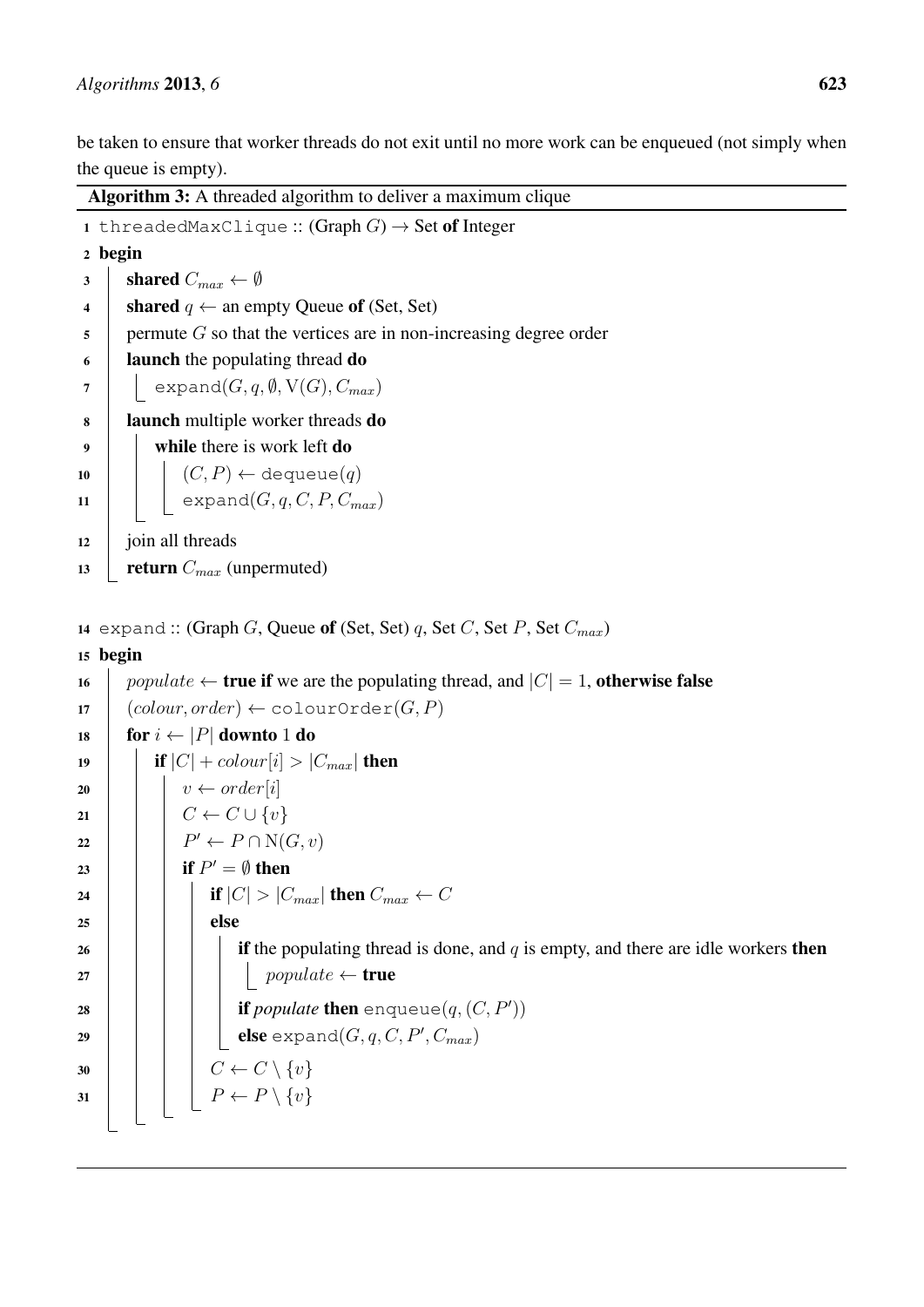<span id="page-7-0"></span>Figure 2. Work splitting and queueing mechanism for our parallel algorithm. Nodes correspond to a call to expand. Work donation occurs once when the donating worker's position is at the node marked  $\star$ .



#### *3.1. Goals of Parallelism*

We define the *speedup* obtained from a parallel algorithm to be the runtime for a good sequential implementation divided by parallel runtime. We call a speedup of n from n cores *linear* and a speedup of greater than n *superlinear*.

Intuitively, we may expect that doubling the number of cores available could at best halve the runtime of the algorithm—that is, the speedup we obtain could at best be linear. However, for branch and bound algorithms, this is not the case, and superlinear speedup is possible  $[19-22]$  $[19-22]$ . This is because we are not simply dividing up a fixed amount of work: if an additional thread finds a better incumbent quickly, we will have less overall work to do. On the flip side, we cannot guarantee that we will produce a speedup at all: it may be that some threads spend all their time exploring parts of the tree, which would have been eliminated in a sequential run, and, so, contribute nothing to the solution.

A parallel algorithm is *work efficient* if it does "the same amount of work" as a sequential algorithm. We ignore implementation overheads and focus upon a "representative operation", as is done when considering complexity; here, we count the number of recursive calls to expand. If an algorithm is not work efficient, we define its *efficiency* to be the ratio of work done by the sequential algorithm to work done by the parallel algorithm, expressed as a percentage. If the time taken to execute each "unit of work" is roughly equivalent, we would expect an efficiency of greater than 100% to be a necessary, but not sufficient, condition for obtaining a superlinear speedup (This is not entirely true, due to cache effects: it could be that the working memory will fit entirely in cache when using multiple cores, but not when using a single core. However, for our purposes, this effect is negligible.).

The goal of parallelisation is not necessarily to produce a speedup. We are also interested in being able to tackle larger problems within a reasonable amount of time [\[6\]](#page-16-5). For this work, we consider it more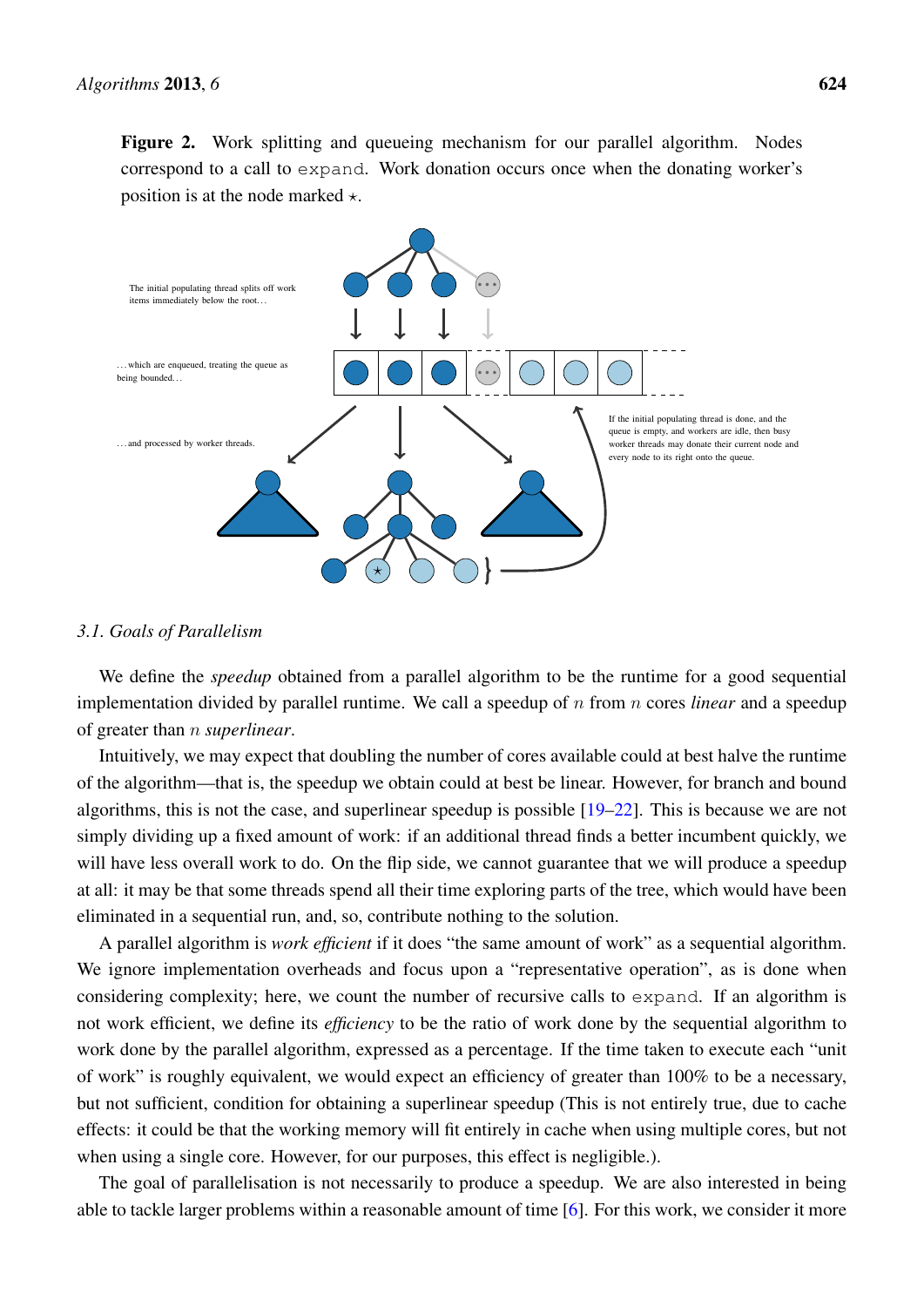important to be able to reduce a runtime from, say, days to hours, rather than from one second to one tenth of a second.

We must also be careful not to introduce the possibility of a slowdown. Ignoring overheads, this may be done by ensuring that one worker follows "the same path" (or a subset thereof) as the sequential version of the algorithm [\[23\]](#page-17-10), which our queueing mechanism provides. We must also ensure that newly discovered incumbents are immediately visible to every worker.

## *3.2. Complications from Hyper-Threading*

Hyper-threading "makes a single physical processor appear as two logical processors; the physical execution resources are shared, and the architecture state is duplicated for the two logical processors" [\[24\]](#page-17-11). The system we will be using for experimental evaluations is hyper-threaded; this causes complications.

Firstly, this means that when going from using one thread per physical processor to one thread per logical processor, we should not expect to be able to double our speedup. The cited Intel literature suggests a performance increase of "up to 30%"—this figure is derived from benchmarks (which show performance increases of "21%" and "16 to 28%"), not theory. Taken at face value, this means that a speedup of around 15.6 on the 12-core, hyper-threaded system that we describe later should be considered "linear".

Secondly, and more problematically, this means that if two (software) threads are running on the same physical processing core, each will run more slowly than if it had the core to itself [\[25\]](#page-17-12). Because we are not executing a fixed amount of work on each thread, this can lead to a slowdown anomaly—this is a variation of what Bruin *et. al*. describe as the "[danger of increasing] the processing power of a system by adding a less powerful processing element" [\[23\]](#page-17-10). We will assume that so long as the number of threads we use is no greater than the number of physical processing cores, the operating system scheduler will be smart enough to allow us to ignore this issue. For larger numbers of threads, we proceed with the understanding that this could possibly make matters worse, not better (The same problem arises if we use more worker threads than can be executed simultaneously. This, however, is directly under our control.).

## 4. Experimental Evaluation

## *4.1. Implementation*

We implemented the sequential and threaded algorithms in C++, using C++11 threads [\[26\]](#page-17-13). Since we are using shared memory parallelism and since the graph data structure is not modified during execution, we may share the graph between threads to save memory (and improve cache performance). C++ provides us with strong enough guarantees to do this without locking. Sharing the incumbent requires more attention. To avoid the possibility of a slowdown, improved incumbents must be made visible to every worker. To simplify this problem, we note that we only need to share the size of the incumbent, not what its members are. Thus, we need only share a single integer and can retrieve the actual maximum clique when joining threads. We make use of an atomic to do this.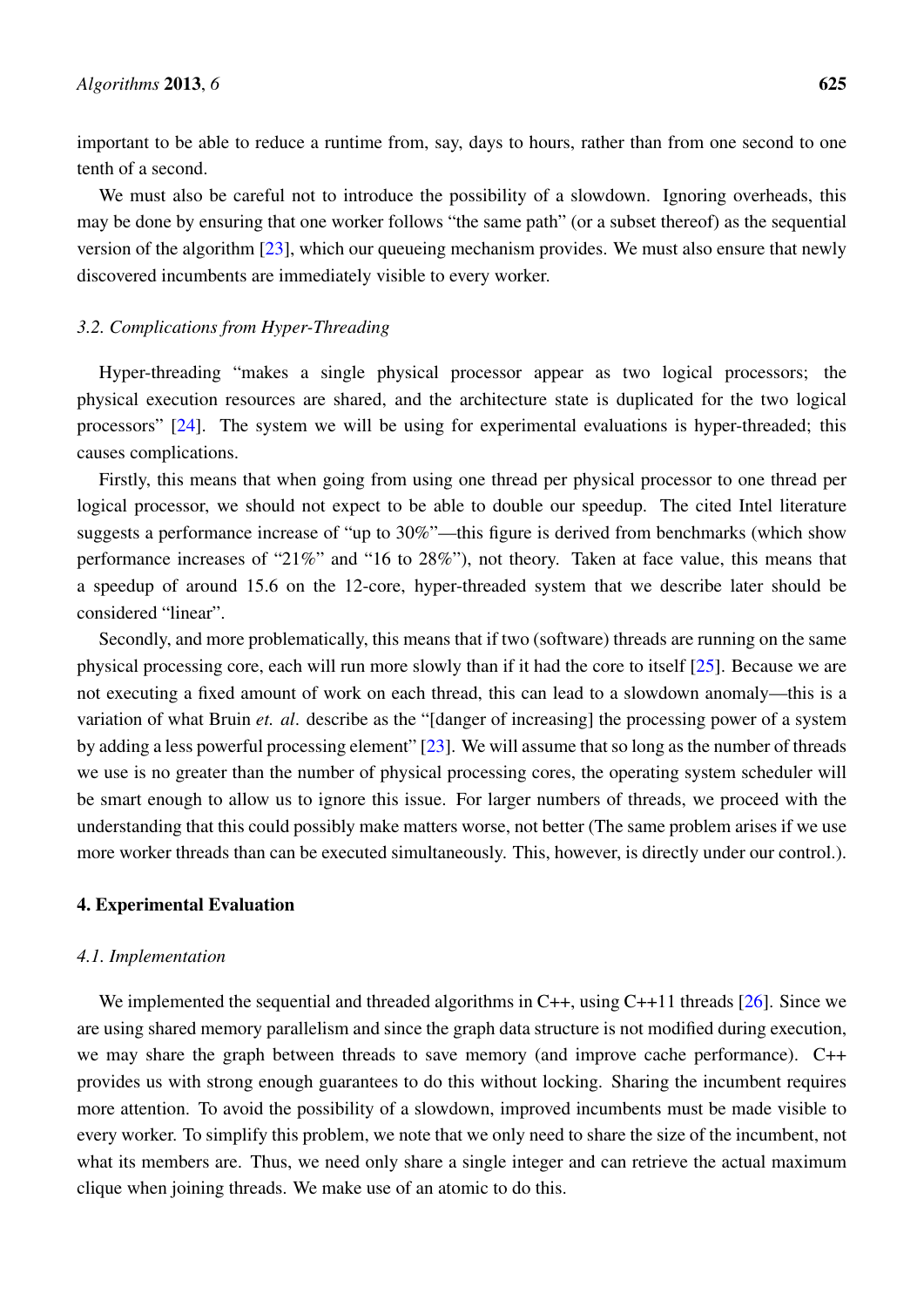The number of worker threads to use is left as a configuration parameter—this allows experiments to be performed evaluating scalability. We do not count the initial populating thread towards the thread count, as it is expected that the amount of work performed for the population will be a very small part of the overall work. We also do not count the main program thread, which just spawns, then joins, child threads. No attempt was made to parallelise the initial preprocessing and sorting of the graph.

## *4.2. Experimental Data and Methodology*

We work with three sets of experimental data. The first set, from the DIMACS Implementation Challenges  $[27]$ , contains a smorg as bord of random and real-world problems of varying difficulty—some can be solved in a few milliseconds, whilst others have not been solved at all. The second set consists of "Benchmarks with Hidden Optimum Solutions for Graph Problems" [\[28\]](#page-17-15). Each of these contains a maximum clique of a known size that has been hidden in a way intended to make it exceptionally hard to find. Finally, we consider random graphs.

For timing results, following standard practice, we exclude the time taken to read the graph from the file. We include the time to do preprocessing on the graph (this is not entirely standard, but we consider it the more realistic approach). We measure the wall-clock time until completion of the algorithm. In the case of threaded algorithms, we include the time taken to launch and join threads and to accumulate results as part of the runtime. When giving speedups, we compare threaded runtimes against the sequential algorithm, not against the threaded algorithm running with a single thread, and all experiments have actually been performed on real hardware and are not simulations. We also spend the following section verifying that our implementation of the sequential algorithm is competitive with published results. In other words, our speedup figures measure what we can genuinely gain over a state-of-the-art implementation.

Except where otherwise noted, experiments are performed on a computer with two 2.4 GHz Intel Xeon E5645 processors. Each of these processors has six cores, and hyper-threading is enabled, giving a total of twelve "real" cores or twenty-four hardware threads. To get a better view of scalability, we report results using four, eight, twelve and twenty-four worker threads. Due to the nature of hyper-threading, we should *not* expect speedup to double when going from twelve to twenty-four threads.

#### *4.3. Comparison of Sequential Algorithm to Published Results*

The source code for the implementation by San Segundo [\[11\]](#page-17-0) is not publicly available. However, we obtained access to a machine with the same CPU model as was used to produce the published results and compared performance for the "brock400" family of graphs from DIMACS. Although our algorithm is not identical, due to differences in initial vertex ordering, we see from Table [1](#page-10-0) that runtimes are comparable. The final column presents runtimes using Prosser's BMCS1 (which is identical to our sequential algorithm, but coded in Java) on the same machine; we are always faster by a factor of greater than 2.5.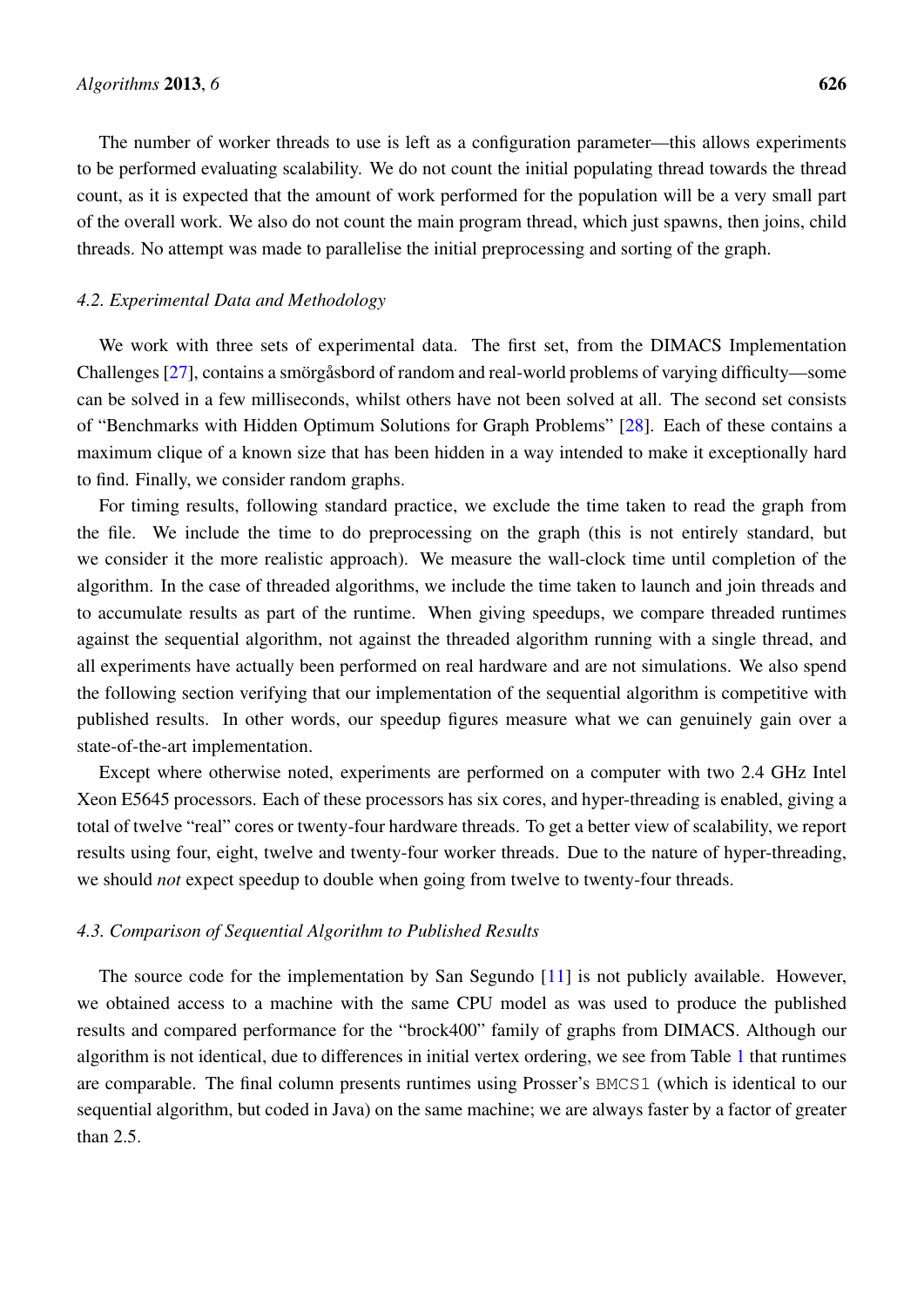<span id="page-10-0"></span>Table 1. Comparison of runtimes (in seconds) for our sequential implementation with San Segundo's published results for BBMCI [\[11\]](#page-17-0) (which differs slightly from our algorithm) and with runtimes using Prosser's BBMC1 [\[12\]](#page-17-1) (which is the same as our algorithm, but in Java). The system used to produce these results has the same model CPU as was used by San Segundo.

| <b>Problem</b> | <b>Our runtime (s)</b> BBMCI (s) BBMC1 (s) |     |     |
|----------------|--------------------------------------------|-----|-----|
| $brock400_1$   | 198                                        | 341 | 507 |
| $brock400_2$   | 144                                        | 144 | 371 |
| $brock400_3$   | 114                                        | 229 | 294 |
| $brock400_4$   | 56                                         | 133 | 146 |

#### *4.4. Threaded Experimental Results on Standard Benchmarks*

Experimental results on graphs from DIMACS are presented in Table [2](#page-11-0) and from BHOSLIB in Table [3.](#page-12-0) The DIMACS benchmarks include a wide variety of problem sizes and difficulties. Problems that took under one second to solve sequentially are omitted. We attempted every DIMACS instance at least with 24 threads. Some problems took over a day to solve with 24 threads, and for these, we indicate the largest clique we found in that time. Blank entries in the table indicate problems that were not attempted with that number of threads.

For four of the problems, we present results that took much longer to calculate. We did not have exclusive access to the machines in question when producing these results, and other CPU-intensive tasks were sometimes being run at the same time. Thus, these runtimes should be considered as an upper bound, rather than an indication of performance. We believe the proofs of optimality for "p hat1500-3" and "MANN a81" are new, although in both cases, the maximum clique had already been found (but was not known to be maximum) by heuristic methods. These proofs may be useful to those wishing to evaluate the strength of non-exact algorithms and demonstrate that the tried and tested approach of "throwing more CPU power at a problem" need not be abandoned now that we have more cores rather than more MHz.

Our worst speedups are 3.3 from 4 threads, 6.7 from 8 threads and 7.7 from 12 threads, all from problems where the parallel runtime is under one second. We nearly always produce a near-linear speedup, and we get superlinear speedups for half of the problems. Some of these superlinear speedups are substantial: our best speedups are 19.5 from 4 threads, 75.3 from 8 threads and 102.2 from 12 threads. For the BHOSLIB benchmarks, which are designed to be exceptionally hard to solve, our results are particularly consistent: our speedups are nearly always superlinear, with a speedup of between 11.8 and 15.0 from 12 threads. For the omitted trivial problems, we sometimes got a speedup and sometimes got a slowdown, due to overheads. For larger problems, we do not see any signs of scalability problems when using all of the cores available to us.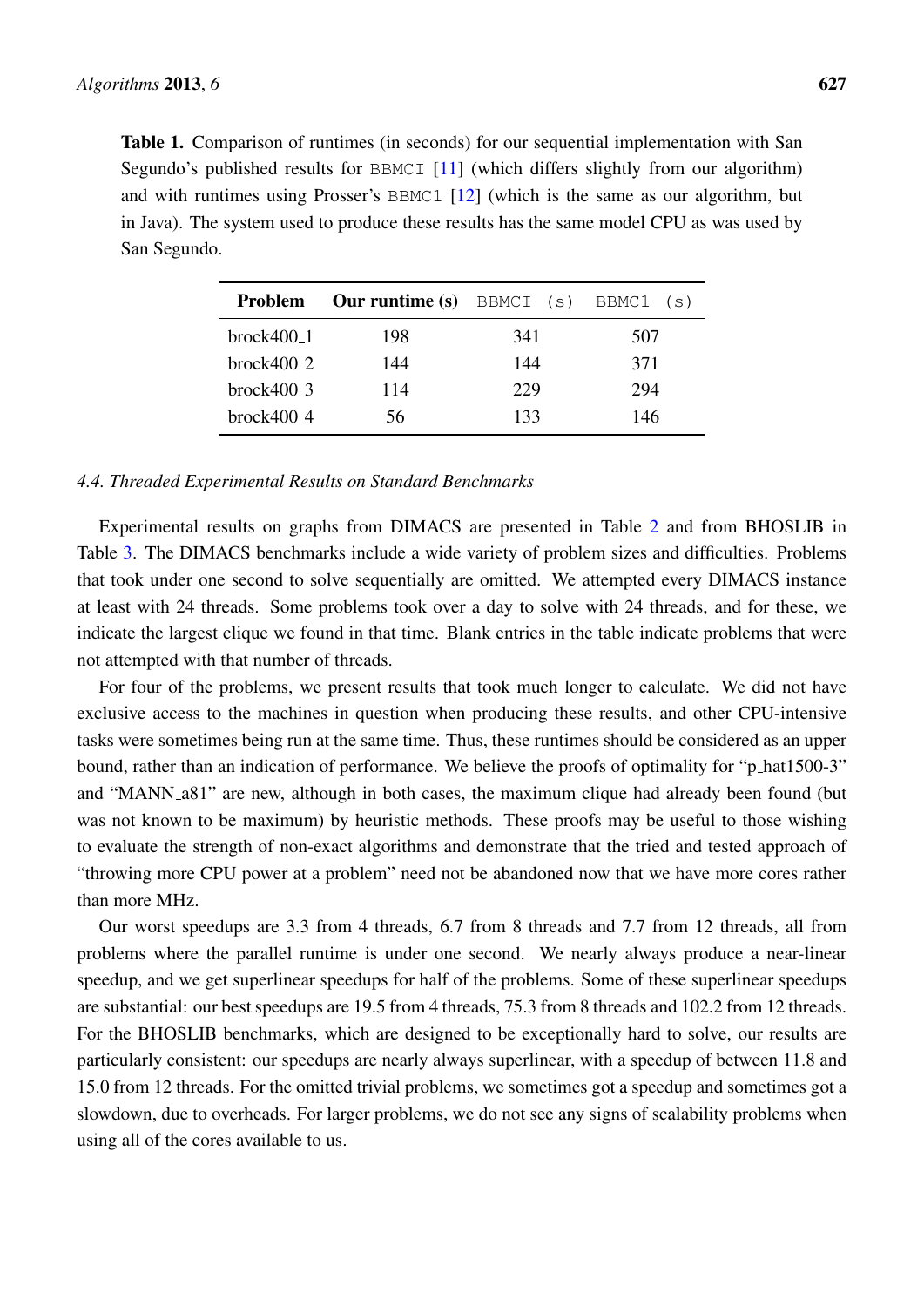# *Algorithms* <sup>2013</sup>, *<sup>6</sup>*

Table 2. Experimental results for DIMACS instances. Shown are the size of a maximum clique, then sequential runtimes and the number of search nodes (calls to expand). Next is parallel runtimes, speedups and efficiency using <sup>4</sup> to <sup>24</sup> threads on <sup>a</sup> 12-core hyper-threaded system. Superlinear speedups and efficiencies greater than 100% are shown in bold; blanks indicate unattempted problems. Problemswhere the sequential run took under one second are omitted.

<span id="page-11-0"></span>

| Problem                | $\boldsymbol{\omega}$ |             | <b>Sequential Runtimes</b> | <b>Threaded Runtimes, Speedups and Efficiency</b> |      |      |            |      |      |            |      |      |                                                                                                 |      |      |
|------------------------|-----------------------|-------------|----------------------------|---------------------------------------------------|------|------|------------|------|------|------------|------|------|-------------------------------------------------------------------------------------------------|------|------|
|                        |                       |             | and Search Nodes           |                                                   | 4    |      | 8          |      |      | 12         |      |      | 24                                                                                              |      |      |
| $brock400_1$           | 27                    | 274.9s      | $2.0\times10^8$            | 69.3 s                                            | 4.0  | 99%  | 36.0 s     | 7.6  | 95%  | 25.3 s     | 10.9 | 90%  | 11.7s                                                                                           | 23.4 | 159% |
| brock400 <sub>-2</sub> | 29                    | 200.8 s     | $1.5 \times 10^8$          | 50.7 s                                            | 4.0  | 99%  | 22.2 s     | 9.0  | 117% | 16.6 s     | 12.1 | 105% | 8.9 s                                                                                           | 22.5 | 149% |
| brock400 <sub>-3</sub> | 31                    | 159.4 s     | $1.2 \times 10^8$          | 38.6 s                                            | 4.1  | 106% | 17.4s      | 9.1  | 118% | 10.6 s     | 15.1 | 135% | 5.7 s                                                                                           | 28.0 | 193% |
| brock400 <sub>-4</sub> | 33                    | 77.5s       | $5.4\times10^7$            | 17.9 s                                            | 4.3  | 111% | 8.5 s      | 9.1  | 118% | 1.9 s      | 40.4 | 477% | 1.7 <sub>s</sub>                                                                                | 45.5 | 358% |
| brock800 <sub>-1</sub> | 23                    | 4,969.8 s   | $2.2 \times 10^{9}$        | 1,216.5 s                                         | 4.1  | 104% | 587.1 s    | 8.5  | 108% | 405.6 s    | 12.3 | 105% | 269.9 s                                                                                         | 18.4 | 122% |
| brock800 <sub>-2</sub> | 24                    | 4,958.2 s   | $2.2\times10^9$            | 1,237.8 s                                         | 4.0  | 101% | 584.8 s    | 8.5  | 109% | 386.0 s    | 12.8 | 111% | 266.7 s                                                                                         | 18.6 | 123% |
| brock800 <sub>-3</sub> | 25                    | 4,590.7 s   | $2.1 \times 10^{9}$        | 1,125.2 s                                         | 4.1  | 103% | 533.2 s    | 8.6  | 110% | 347.8 s    | 13.2 | 114% | 222.2 s                                                                                         | 20.7 | 138% |
| brock800 <sub>-4</sub> | 26                    | 1,733.0 s   | $6.4 \times 10^{8}$        | 408.7 s                                           | 4.2  | 110% | 220.3 s    | 7.9  | 97%  | 152.3 s    | 11.4 | 96%  | 131.5 s                                                                                         | 13.2 | 77%  |
| C <sub>250.9</sub>     | 44                    | 1,606.8 s   | $1.1 \times 10^{9}$        | 411.2 s                                           | 3.9  | 98%  | 228.1 s    | 7.0  | 88%  | 147.8 s    | 10.9 | 96%  | 149.0 s                                                                                         | 10.8 | 97%  |
| C500.9                 | >54                   |             |                            |                                                   |      |      |            |      |      |            |      |      | $>1$ day                                                                                        |      |      |
| C1000.9                | >58                   |             |                            |                                                   |      |      |            |      |      |            |      |      | $>1$ day                                                                                        |      |      |
| C2000.5                | 16                    | 67,058.8 s  | $1.8 \times 10^{10}$       | 17,023.9 s                                        | 3.9  | 100% | 8,334.3 s  | 8.0  | 100% | 5,633.0 s  | 11.9 | 100% | 4,347.9 s                                                                                       | 15.4 | 100% |
| C2000.9                | $>65$                 |             |                            |                                                   |      |      |            |      |      |            |      |      | $>1$ day                                                                                        |      |      |
| C4000.5                | 18                    |             |                            |                                                   |      |      |            |      |      |            |      |      | 19 days using 32 threads on a 16-core hyper-threaded dual Xeon E5-2660 shared with other users. |      |      |
| DSJC500 <sub>-5</sub>  | 13                    | 1.0 s       | $1.2 \times 10^{6}$        | 266 ms                                            | 3.9  | 101% | $152$ ms   | 6.7  | 101% | 130 ms     | 7.9  | 99%  | 89 ms                                                                                           | 11.5 | 99%  |
| DSJC1000 <sub>-5</sub> | 15                    | 135.7 s     | $7.7 \times 10^{7}$        | 34.7 s                                            | 3.9  | 99%  | 17.4 s     | 7.8  | 98%  | 11.7s      | 11.6 | 99%  | 9.1 s                                                                                           | 15.0 | 98%  |
| gen200_p0.9_44         | 44                    | 2.5 s       | $1.8 \times 10^6$          | 654 ms                                            | 3.9  | 100% | $109$ ms   | 23.2 | 471% | $100$ ms   | 25.3 | 316% | 95 ms                                                                                           | 26.6 | 540% |
| gen400_p0.9_55         | 55                    |             |                            |                                                   |      |      |            |      |      |            |      |      | 36 h using 32 threads on a 16-core hyper-threaded dual Xeon E5-2660 shared with other users.    |      |      |
| gen400_p0.9_65         | 65                    | 431,310.7 s | $1.8 \times 10^{11}$       | 96,329.7 s                                        | 4.5  | 114% | 38,514.8 s | 11.2 | 140% | 16,921.6 s | 25.5 | 216% | 17,755.0 s                                                                                      | 24.3 | 162% |
| gen400_p0.9_75         | 75                    | 247,538.3 s | $1.0 \times 10^{11}$       | 22,715.4 s                                        | 10.9 | 309% | 17,211.1 s | 14.4 | 214% | 11,594.2 s | 21.4 | 200% | 3,799.6 s                                                                                       | 65.1 | 445% |
| hamming10-4            | $\geq 40$             |             |                            |                                                   |      |      |            |      |      |            |      |      | $>1$ day                                                                                        |      |      |
| johnson32-2-4          | $>16$                 |             |                            |                                                   |      |      |            |      |      |            |      |      | $>1$ day                                                                                        |      |      |
| keller5                | 27                    | 153,970.1 s | $5.1 \times 10^{10}$       | 38,817.9 s                                        | 4.0  | 100% | 19,288.2 s | 8.0  | 100% | 12,793.6 s | 12.0 | 100% | 10,241.3 s                                                                                      | 15.0 | 100% |
| keller6                | $>55$                 |             |                            |                                                   |      |      |            |      |      |            |      |      | $>1$ day                                                                                        |      |      |
| MANN_a45               | 345                   | 224.8 s     | $2.9 \times 10^{6}$        | 56.3 s                                            | 4.0  | 100% | 27.1 s     | 8.3  | 108% | 18.2 s     | 12.3 | 122% | 12.5 s                                                                                          | 17.9 | 161% |
| MANN_a81               | 1,100                 |             |                            |                                                   |      |      |            |      |      |            |      |      | 31 days using 24 threads on a 12-core hyper-threaded dual Xeon E5645 shared with other users.   |      |      |
| p_hat300-3             | 36                    | 1.1 s       | $6.2 \times 10^5$          | 291 ms                                            | 3.7  | 94%  | 156 ms     | 7.0  | 93%  | $129$ ms   | 8.4  | 91%  | $103$ ms                                                                                        | 10.5 | 89%  |
| p_hat500-3             | 50                    | 108.7 s     | $3.9 \times 10^7$          | 29.5 s                                            | 3.7  | 95%  | 15.1 s     | 7.2  | 90%  | 10.8 s     | 10.1 | 86%  | 8.1 s                                                                                           | 13.4 | 88%  |
| p_hat700-2             | 44                    | 3.1 s       | $7.5\times10^5$            | 946 ms                                            | 3.3  | 102% | $402$ ms   | 7.7  | 103% | 403 ms     | 7.7  | 100% | 270 ms                                                                                          | 11.5 | 93%  |
| p_hat700-3             | 62                    | 1,627.6 s   | $2.8 \times 10^8$          | 419.9 s                                           | 3.9  | 98%  | 223.9 s    | 7.3  | 91%  | 156.8 s    | 10.4 | 87%  | 120.4 s                                                                                         | 13.5 | 90%  |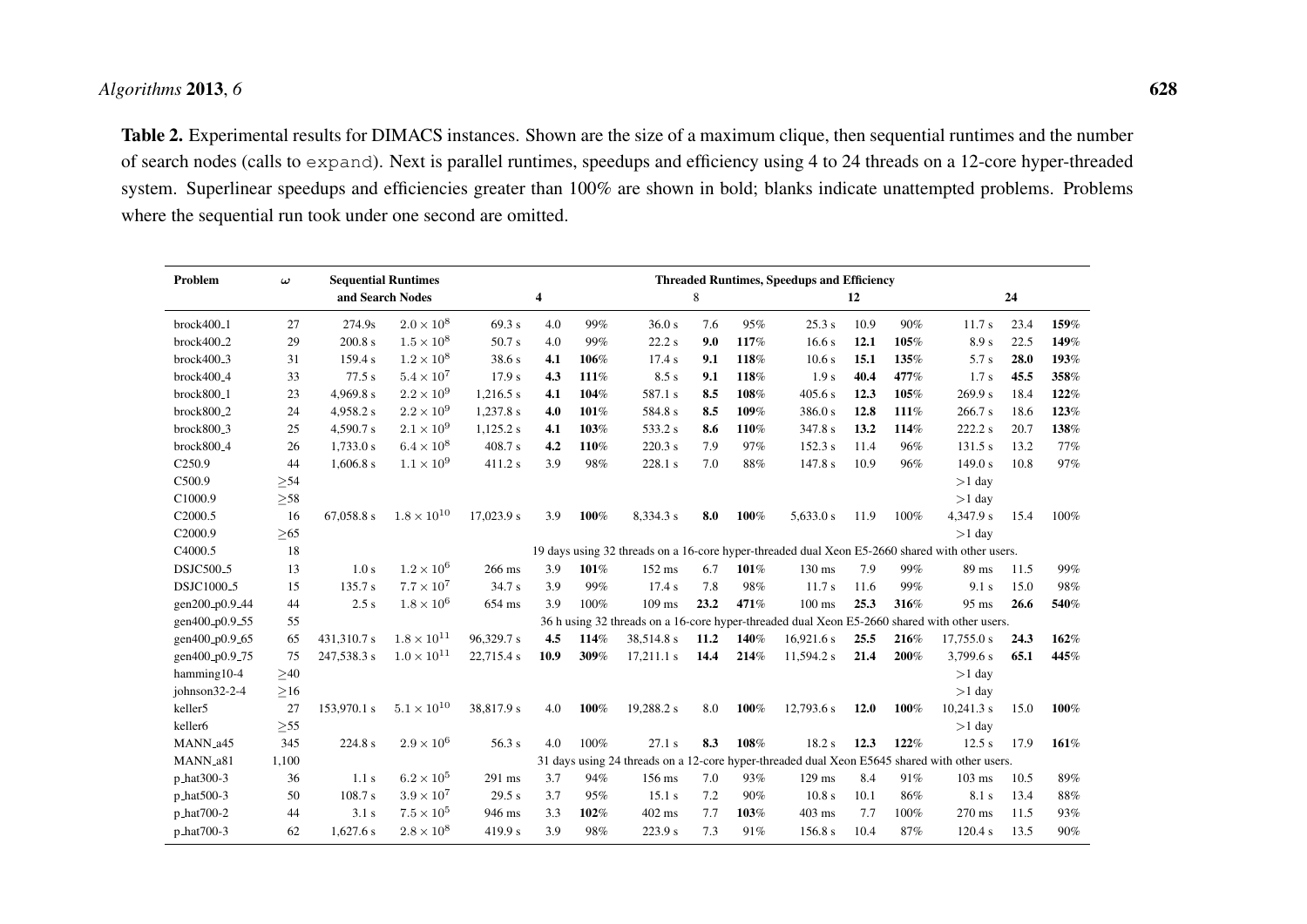$\sim$ 

| Problem                  | <b>Sequential Runtimes</b><br>$\boldsymbol{\omega}$ |                  |                      |                  |                                                                                                  | <b>Threaded Runtimes, Speedups and Efficiency</b> |                 |      |        |                  |       |        |                  |       |        |  |
|--------------------------|-----------------------------------------------------|------------------|----------------------|------------------|--------------------------------------------------------------------------------------------------|---------------------------------------------------|-----------------|------|--------|------------------|-------|--------|------------------|-------|--------|--|
|                          |                                                     | and Search Nodes |                      |                  | 4                                                                                                |                                                   |                 | 8    |        |                  | 12    |        | 24               |       |        |  |
| p_hat1000-2              | 46                                                  | 159.2 s          | $3.4 \times 10^7$    | 40.5 s           | 3.9                                                                                              | 98%                                               | 20.4 s          | 7.8  | 97%    | 14.3 s           | 11.1  | 96%    | 11.7 s           | 13.7  | 92%    |  |
| p_hat1000-3              | 68                                                  | 804,428.9 s      | $1.3 \times 10^{11}$ | 200,853.7 s      | 4.0                                                                                              | 101%                                              | 101.303.7 s     | 7.9  | 100%   | 67.659.5 s       | 11.9  | 100%   | 53.424.6 s       | 15.1  | 98%    |  |
| p_hat1500-1              | 12                                                  | 3.2 s            | $1.2 \times 10^{6}$  | $821 \text{ ms}$ | 3.9                                                                                              | 100%                                              | $433$ ms        | 7.4  | 100%   | $341$ ms         | 9.4   | 100%   | $259$ ms         | 12.4  | 100%   |  |
| p_hat1500-2              | 65                                                  | 24.338.5 s       | $2.0 \times 10^{9}$  | $6,117.3$ s      | 4.0                                                                                              | 99%                                               | 3.089.0 s       | 7.9  | 98%    | 2.094.6 s        | 11.6  | 96%    | 1.789.1 s        | 13.6  | 91%    |  |
| p_hat1500-3              | 94                                                  |                  |                      |                  | 128 days using 32 threads on a 16-core hyper-threaded dual Xeon E5-2660 shared with other users. |                                                   |                 |      |        |                  |       |        |                  |       |        |  |
| san200_0.9_3             | 44                                                  | 8.5 s            | $6.8 \times 10^6$    | $439$ ms         | 19.5                                                                                             | 595%                                              | $319$ ms        | 26.8 | 417%   | $177 \text{ ms}$ | 48.3  | 734%   | $271 \text{ ms}$ | 31.5  | 567%   |  |
| san400_0.7_2             | 30                                                  | 2.0 s            | $8.9 \times 10^{5}$  | 590 ms           | 3.4                                                                                              | 105%                                              | $298$ ms        | 6.7  | 90%    | 176 ms           | 11.4  | 116%   | $76$ ms          | 26.3  | 216%   |  |
| san400 <sub>-0.7-3</sub> | 22                                                  | 1.3 s            | $5.2 \times 10^5$    | 84 ms            | 15.0                                                                                             | 529%                                              | $62 \text{ ms}$ | 20.3 | 475%   | 54 ms            | 23.4  | 396%   | 58 ms            | 21.7  | 253%   |  |
| san400_0.9_1             | 100                                                 | 23.5 s           | $4.5 \times 10^{6}$  | 5.3 s            | 4.4                                                                                              | 133%                                              | 312 ms          | 75.3 | 1,357% | $230 \text{ ms}$ | 102.2 | 1,353% | $191$ ms         | 123.0 | 1.217% |  |
| san1000                  | 15                                                  | 1.9 <sub>s</sub> | $1.5 \times 10^5$    | $488$ ms         | 3.9                                                                                              | 101%                                              | 281 ms          | 6.8  | 107%   | $173 \text{ ms}$ | 11.1  | 108%   | $108$ ms         | 17.7  | 139%   |  |
| $san200_0.9$             | 42                                                  | 19.4 s           | $1.5 \times 10^7$    | 5.3 s            | 3.7                                                                                              | $92\%$                                            | 2.8 s           | 6.8  | 89%    | 2.2 s            | 9.0   | 85%    | 3.0 s            | 6.4   | 66%    |  |
| $sanr400_0.7$            | 21                                                  | $72.1$ s         | $6.4 \times 10^7$    | 18.1 s           | 4.0                                                                                              | 100%                                              | 9.1 s           | 7.9  | 100%   | 6.2 s            | 11.7  | 100%   | 4.6s             | 15.7  | 100%   |  |

Table 2. *Cont*.

Table 3. Experimental results for BHOSLIB instances. Shown are the size of <sup>a</sup> maximum clique, then sequential runtimes and the numberof search nodes (calls to expand). Next is parallel runtimes, speedups and efficiency using <sup>4</sup> to <sup>24</sup> threads on <sup>a</sup> 12-core hyper-threaded system. Superlinear speedups and efficiencies greater than 100% are shown in bold.

<span id="page-12-0"></span>

| Problem      | $\boldsymbol{\omega}$ | <b>Sequential Runtimes</b> |                      |              |     | <b>Threaded Runtimes, Speedups and Efficiency</b> |            |     |      |            |      |      |            |      |       |  |
|--------------|-----------------------|----------------------------|----------------------|--------------|-----|---------------------------------------------------|------------|-----|------|------------|------|------|------------|------|-------|--|
|              |                       |                            | and Search Nodes     |              | 4   |                                                   |            | 8   |      |            | 12   |      |            | 24   |       |  |
| $frb30-15-1$ | 30                    | 657.1 s                    | $2.9 \times 10^8$    | 160.2 s      | 4.1 | 102%                                              | 76.6 s     | 8.6 | 107% | 43.9 s     | 15.0 | 130% | 35.5 s     | 18.5 | 127%  |  |
| frb30-15-2   | 30                    | 1.183.1 s                  | $5.6 \times 10^8$    | 287.7 s      | 4.1 | 102%                                              | 141.7 s    | 8.3 | 105% | 93.6 s     | 12.6 | 109% | 65.8 s     | 18.0 | 131\% |  |
| $frb30-15-3$ | 30                    | 356.7 s                    | $1.7 \times 10^{8}$  | 80.8 s       | 4.4 | 113%                                              | 38.8 s     | 9.2 | 118% | 25.3 s     | 14.1 | 125% | 19.5 s     | 18.3 | 133%  |  |
| $frb30-15-4$ | 30                    | 1.963.2 s                  | $9.9 \times 10^8$    | 496.0 s      | 4.0 | $100\%$                                           | 246.1 s    | 8.0 | 100% | 166.0 s    | 11.8 | 100% | 124.4 s    | 15.8 | 104%  |  |
| frb30-15-5   | 30                    | 577.1 s                    | $2.8 \times 10^8$    | 129.2 s      | 4.5 | 115%                                              | 68.4 s     | 8.4 | 109% | 44.4 s     | 13.0 | 118% | $42.1$ s   | 13.7 | 100%  |  |
| $frb35-17-1$ | 35                    | 51.481.7 s                 | $1.3 \times 10^{10}$ | $12,072.8$ s | 4.3 | 108%                                              | 5.949.7 s  | 8.7 | 110% | 3.800.8 s  | 13.5 | 116% | 2.532.0 s  | 20.3 | 144%  |  |
| $frb35-17-2$ | 35                    | 91.275.0 s                 | $2.3 \times 10^{10}$ | 21,867.3 s   | 4.2 | 105%                                              | 10.959.2 s | 8.3 | 105% | 7.175.1 s  | 12.7 | 107% | 5.677.3 s  | 16.1 | 108%  |  |
| $frb35-17-3$ | 35                    | 33,852.1 s                 | $8.2 \times 10^9$    | 8,278.8 s    | 4.1 | 103%                                              | 4.063.2 s  | 8.3 | 105% | 2.813.6 s  | 12.0 | 101% | 2.349.3 s  | 14.4 | 96%   |  |
| $frb35-17-4$ | 35                    | 37,629.2 s                 | $8.9 \times 10^9$    | 9,319.5 s    | 4.0 | 101%                                              | 4,522.7 s  | 8.3 | 105% | 2,638.6 s  | 14.3 | 122% | 2.196.1 s  | 17.1 | 111%  |  |
| frb35-17-5   | 35                    | 205,356.0 s                | $5.8 \times 10^{10}$ | 49,901.9 s   | 4.1 | 103%                                              | 25.130.3 s | 8.2 | 102% | 16,365.4 s | 12.5 | 105% | 10,363.4 s | 19.8 | 137%  |  |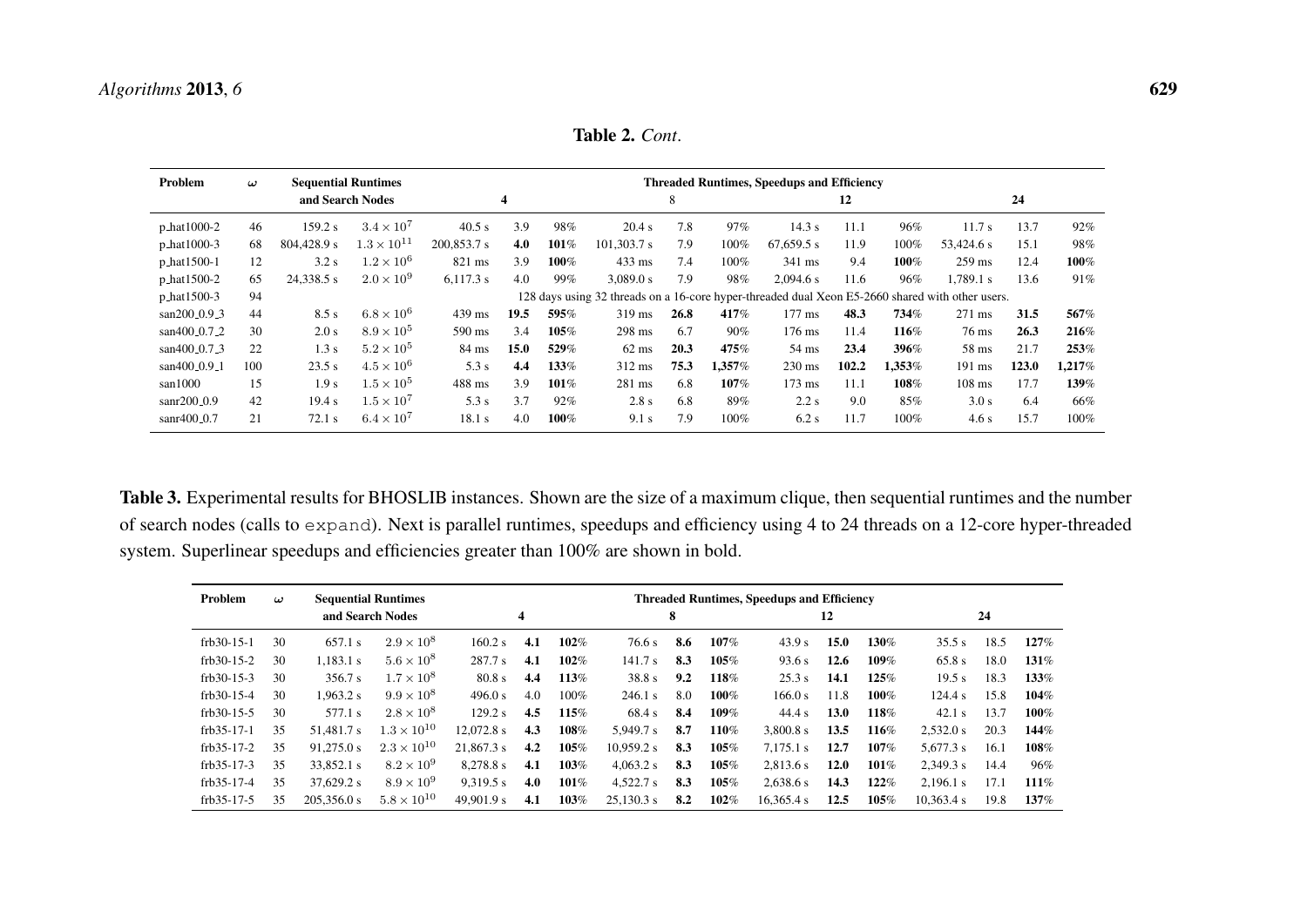When using 24 threads, we must worry about hyper-threading; nonetheless, our speedups typically (but not always) improve over those for 12 threads, and even when they do not, a speedup is still obtained. The "gen400<sub>-p</sub>0.9<sub>-</sub>75" graph benefits strongly from hyper-threading: with 24 threads, a maximum clique is found (but not proven) after 3,757 s by taking the 17th, 8th, 3rd and 4th choices given by the heuristic, followed by the first choice thereafter. With 12 threads, it takes 11,536 s to find this same maximum, resulting in a lower speedup. On the other hand, "gen400<sub>-p0.9</sub>-65" is worse with 24 threads: here, it takes 16,288 s rather than 14,868 s to find a maximum, in both cases by taking the 11th, 7th, 3rd and 2nd heuristic choices. This is because hyper-threading provides increased parallelism, at the expense of making each individual thread run more slowly [\[25\]](#page-17-12), and our additional threads do not reduce the amount of work needed to find a maximum. In the worst case, this property of hyper-threading could even cause a slowdown, although we have never observed this.

As well as speedups, we present efficiencies. We see that, as expected, superlinear speedups are due to efficiencies of greater than 100%. The converse does not always hold, due to overheads.

The "C2000.5" instance from DIMACS provides an indication of how effective our work splitting mechanism is. Here, we see that the efficiency is in each case 100% (at least up to rounding). A speedup of 11.9 from 12 processors would be considered good even for an "embarrassingly parallel" algorithm with a regular work item size, which we do not have. The speedup of 15.4 from 24 threads shows that hyper-threading provides some increase in throughput—in this case, we almost exactly obtain Intel's claimed benefits of "up to 30%" [\[24\]](#page-17-11).

## *4.5. Threaded Experimental Results on Larger Sparse Random Graphs*

Experimental results on larger, sparser random graphs are presented in Table [4 on the next page.](#page-13-0) Here,  $G(n, p)$  refers to an Erdős-Réyni random graph with n vertices and edges between each pair of vertices chosen independently with probability p. We see that for  $G(1000, 0.1)$ , where the average sequential runtime is 18 ms, we fail to produce any speedup with 4 threads, and we introduce an increasingly large slowdown as the number of threads rises. With  $G(1000, 0.2)$ , where the average sequential runtime is 65 ms, we do manage to produce a speedup of 2.2 with 4 threads, but this falls to 1.8 with 24 threads. For  $G(1000, 0.3)$  and  $G(3000, 0.1)$ , where sequential runtimes are under a second, our speedups are modest. This is due to the overheads involved in creating and joining threads and the initial sequential portion of the algorithm whose effects cannot be ignored at this scale. For the remaining problems, where sequential runtimes are longer, our results are better: we achieve average speedups between 3.9 to 4.0 from 4 threads, between 7.1 and 7.9 from 8 threads, between 9.9 and 11.3 from 12 threads and between 11.6 and 15.6 from 24 threads.

<span id="page-13-0"></span>We caution that the sequential algorithm we used is not the best choice for sufficiently large and sparse graphs. The benefits of using a bitset encoding decrease as graphs become increasingly sparse, and eventually, it becomes a penalty rather than an improvement [\[12\]](#page-17-1). The bitset encoding also forces an adjacency matrix representation of the graph, which requires quadratic memory, even for sparse graphs. For dealing with huge, but very sparse, "real world" graphs, where the difficulty is primarily due to the size of the graphs rather than the computational complexity, we would recommend considering a different algorithm, which can use an adjacent list representation.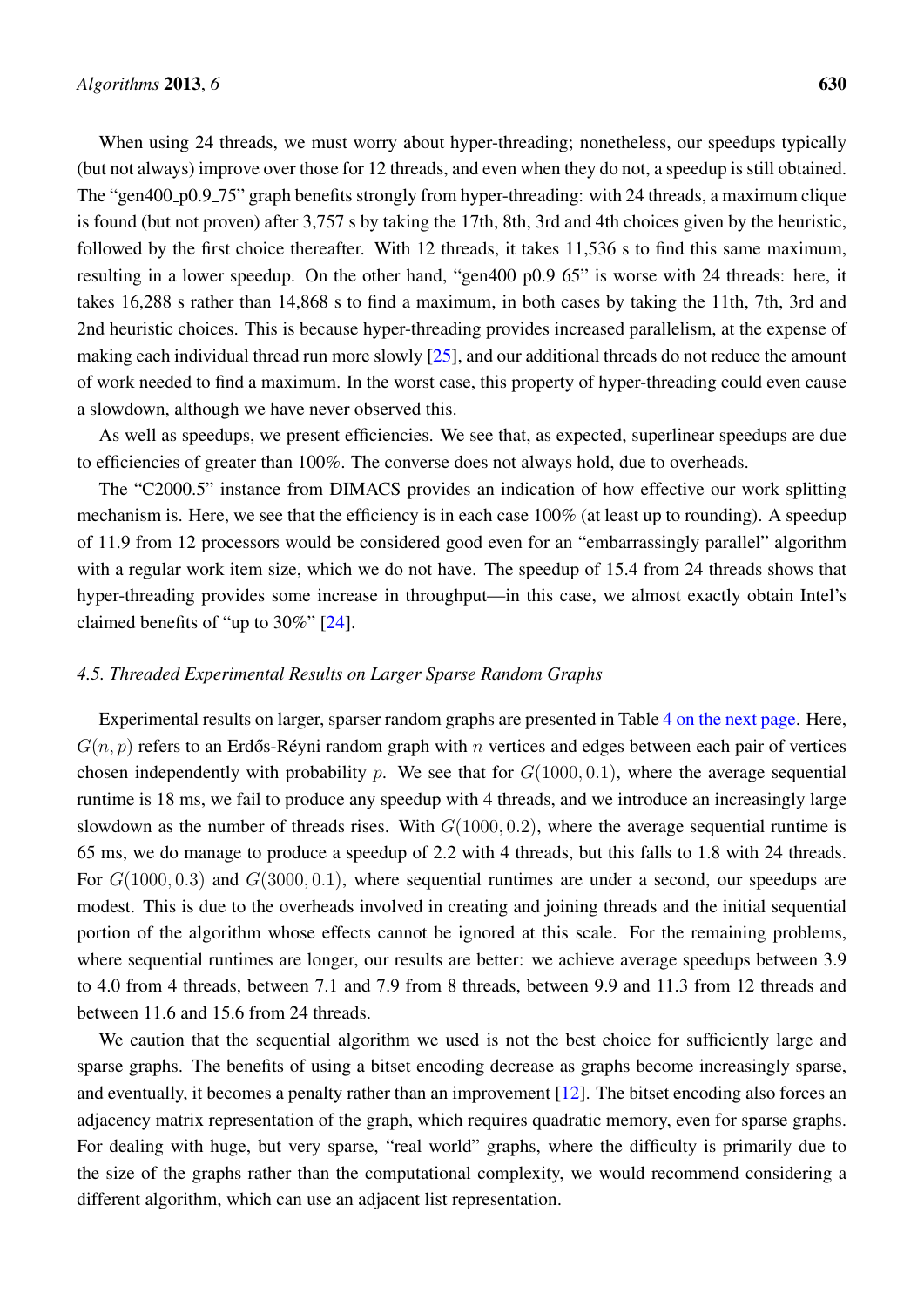| Problem       | <b>Sequential</b> | <b>Average Threaded Runtimes and Speedups</b> |     |                  |     |                 |      |                  |      |  |  |  |
|---------------|-------------------|-----------------------------------------------|-----|------------------|-----|-----------------|------|------------------|------|--|--|--|
|               | <b>Runtimes</b>   | $\boldsymbol{4}$                              |     | 8                |     | 12              |      | 24               |      |  |  |  |
| G(1,000,0.1)  | $18 \text{ ms}$   | $18 \text{ ms}$                               | 1.0 | $23 \text{ ms}$  | 0.8 | $26 \text{ ms}$ | 0.7  | $33 \text{ ms}$  | 0.5  |  |  |  |
| G(1,000,0.2)  | $65 \text{ ms}$   | $30 \text{ ms}$                               | 2.2 | $30 \text{ ms}$  | 2.2 | $32 \text{ ms}$ | 2.0  | $36 \text{ ms}$  | 1.8  |  |  |  |
| G(1,000,0.3)  | 532 ms            | $151 \text{ ms}$                              | 3.5 | $100 \text{ ms}$ | 5.3 | $83 \text{ ms}$ | 6.4  | $76 \text{ ms}$  | 7.0  |  |  |  |
| G(1,000,0.4)  | $6.1$ s           | 1.6 s                                         | 3.9 | 860 ms           | 7.1 | 585 ms          | 10.5 | $439$ ms         | 13.9 |  |  |  |
| G(1,000,0.5)  | 138.6 s           | 34.9 s                                        | 4.0 | 17.6 s           | 7.9 | 12.2 s          | 11.3 | 8.9 s            | 15.6 |  |  |  |
| G(3,000,0.1)  | 640 ms            | $220 \text{ ms}$                              | 2.9 | 171 ms           | 3.7 | 156 ms          | 4.1  | $168$ ms         | 3.8  |  |  |  |
| G(3,000,0.2)  | 11.9 s            | 3.1 s                                         | 3.9 | 1.7 s            | 7.0 | $1.2$ s         | 10.1 | $900 \text{ ms}$ | 13.3 |  |  |  |
| G(3,000,0.3)  | 358.5 s           | 90.3 s                                        | 4.0 | 45.6 s           | 7.9 | 30.7 s          | 11.7 | 23.2 s           | 15.4 |  |  |  |
| G(10,000,0.1) | 84.6 s            | 21.8 s                                        | 3.9 | 11.5 s           | 7.3 | 8.5 s           | 9.9  | 7.3 s            | 11.6 |  |  |  |
| G(15,000,0.1) | $403.5$ s         | $102.8$ s                                     | 3.9 | 53.8 s           | 7.5 | $38.1$ s        | 10.6 | 33.2 s           | 12.2 |  |  |  |

Table 4. Experimental results for larger, sparser random graph instances, sample size of 10. Shown are average sequential runtimes and, then, average parallel runtimes and speedups using 4 to 24 threads on a 12-core hyper-threaded system.

#### *4.6. A Detailed Look at a Super-Linear Speedup*

The behaviour seen with the DIMACS instance "san400\_0.9\_1" is interesting and deserves more attention. We plot runtimes for this instance with varying numbers of threads in Figure [3 on the following](#page-15-0) [page.](#page-15-0) For the y-axis, we do not plot parallel runtimes; rather, we plot the parallel runtime multiplied by the number of threads—one may think of this as being "total work done". With such a y-axis, a linear speedup would give a horizontal line. We see a sharp drop as we go to eight threads, after which the line is horizontal.

We can explain this behaviour. Also plotted is the total runtime taken to find a maximum clique, but not proven is its optimality (we rerun the algorithm, telling it to exit as soon as it finds a clique of a size equal to what we now know the maximum to be). We see that with eight threads, a maximum clique is found almost instantly. This is because a maximum clique is located in the part of the search tree given by taking the eighth heuristic choice at the top of search, followed by the first choice at every subsequent depth. The work remaining once such a clique has been found is fixed and consists of exploring every node that cannot be eliminated by the bound regardless of the current incumbent—this explains the linear-like behaviour at over eight threads.

The same behaviour is observed with other "san" graphs and members of the "brock" and "gen" families. The plot of "brock400<sub>-</sub>4" is similar to that of "san400<sub>-</sub>0.9<sub>-1</sub>", with a drop in work when going to nine threads and, then, a level graph afterwards. Here, a maximum clique is found by taking the ninth heuristic choice, then the third, fourth and third.

For "brock400<sub>-1</sub>", we do not see a drop in work done, but we do see an unusually high improvement when going from 12 to 24 threads, despite hyper-threading. Further experiments show that with 20 or more threads, a maximum clique would be found very quickly, and we would get strongly superlinear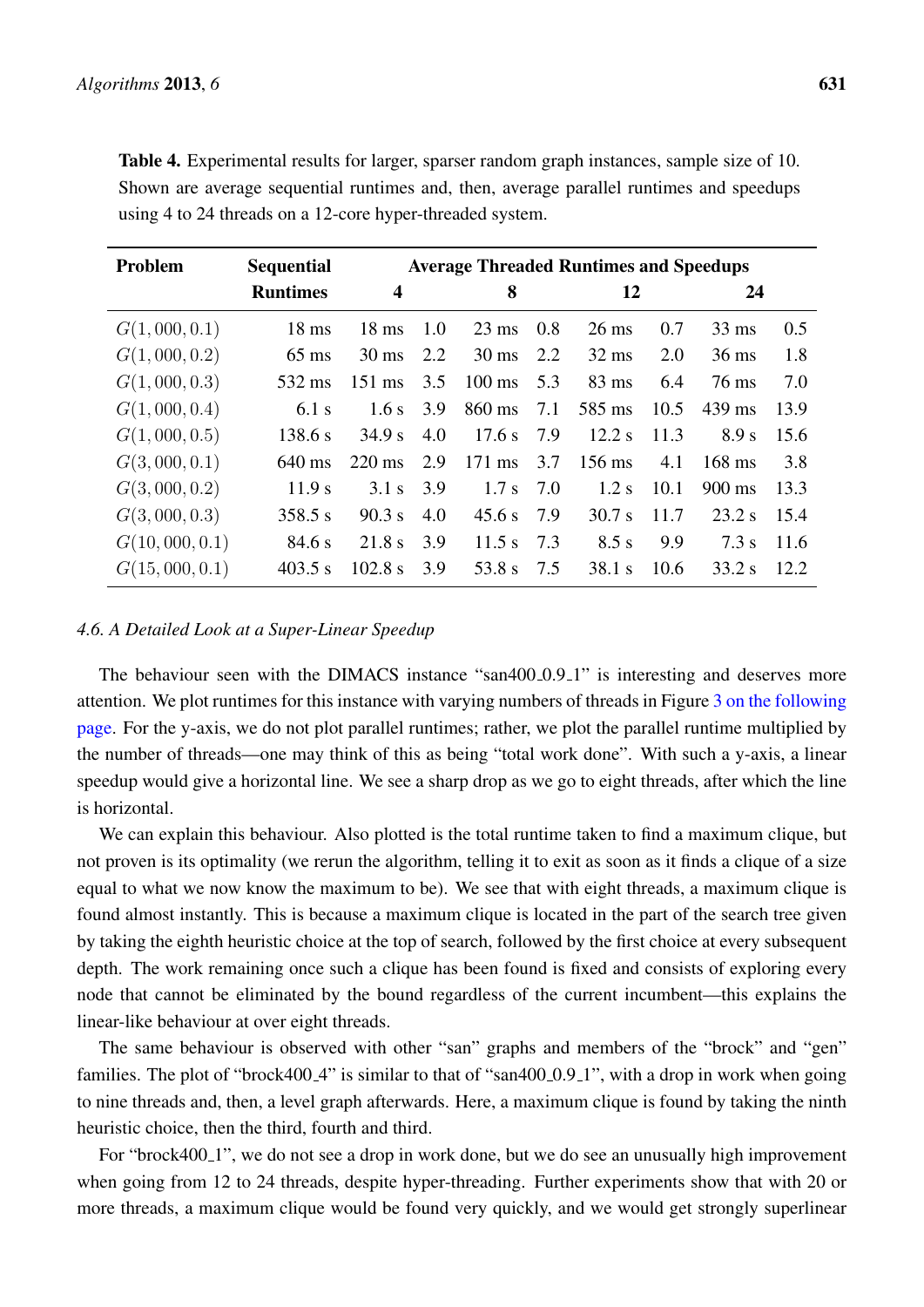speedups here, too (One may ask why we do not then use more threads than we have cores, to make this more likely to happen. Such an approach would sometimes be of benefit, but only if we are prepared to accept the possibility of a considerable slowdown in other cases.).

<span id="page-15-0"></span>Figure 3. Total CPU time spent (*i.e.*, runtimes multiplied by the number of threads) for "san400\_0.9\_1" from DIMACS with varying numbers of threads. Also shown is the total CPU time taken to find a maximum clique, but not to prove its optimality. A linear speedup would give a horizontal line, and downwards sloping lines are superlinear.



## 5. Conclusion and Future Work

Despite some of the more pessimistic claims that have been made in the literature regarding the suitability of sequential maximum clique algorithms for parallelisation, we have shown that making use of multi-core parallelism for hard clique problems is possible and worthwhile. This is important for two reasons. Firstly, existing work on local parallelism using bitset encodings has produced a speedup of between two and twenty over the basic algorithm  $[10,12]$  $[10,12]$ . We have shown that a further speedup of around the same magnitude is possible by making use of the resources offered by today's multi-core processors.

Secondly, we have shown that superlinearity can happen in practice and not just as a rare event. Furthermore, when it does happen, the effects can be extremely significant—we are able to make some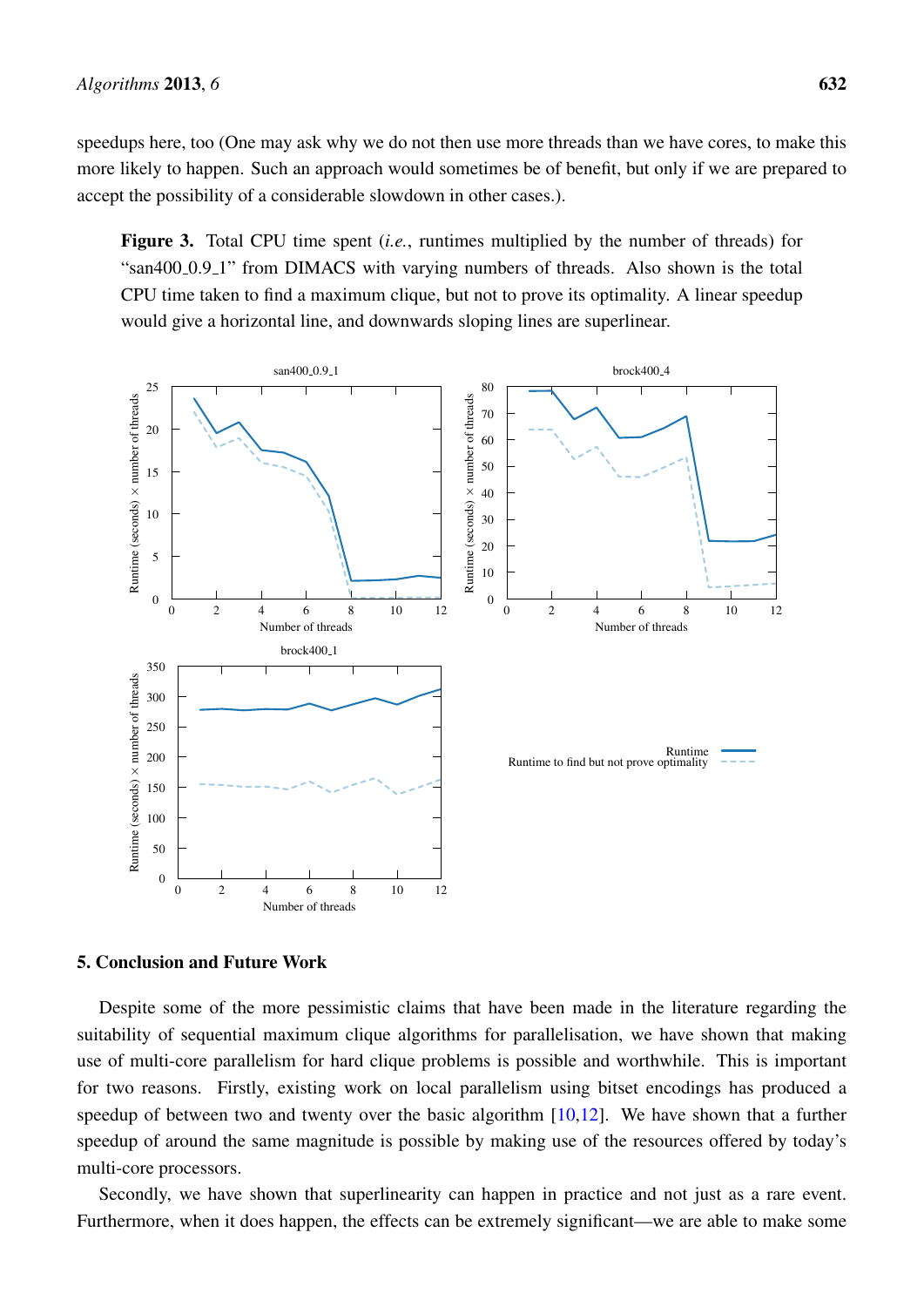"hard" instances "easy". We conjecture that this is due to the method used to split the work, where we use parallelism to avoid an overly strong commitment to an early heuristic. Had we not used this approach, we expect we would be repeating Lai and Sahni's claim that "our experimental results indicate that such anomalous behaviour will be rarely witnessed in practice" [\[19\]](#page-17-8).

We expect that this work can be extended in the future. Recently, Batsyn *et al.* have proposed a number of improvements to Tomita's algorithms [\[29\]](#page-18-0). These changes are all compatible with our approach and also appear to be amenable to bit-parallelisation. We expect that by combining this improved algorithm with bit parallelism and extending our global parallelism approach to be usable with multiple many-core Intel Xeon Phi processors, we may be able to solve yet more of the remaining open DIMACS problems. Additionally, of course, we will be interested to find out whether other hard problems may be tackled using a similar approach.

## Conflict of Interest

The authors declare no conflict of interest.

## References

- <span id="page-16-0"></span>1. Garey, M.R.; Johnson, D.S. *Computers and Intractability; A Guide to the Theory of NP-Completeness*; W. H. Freeman & Co.: New York, NY, USA, 1990.
- <span id="page-16-1"></span>2. Cheeseman, P.; Kanefsky, B.; Taylor, W.M. *Where the Really Hard Problems Are*; Morgan Kaufmann: San Francisco, CA, 1991; pp. 331–337.
- <span id="page-16-2"></span>3. Bomze, I.M.; Budinich, M.; Pardalos, P.M.; Pelillo, M. The Maximum Clique Problem. In *Handbook of Combinatorial Optimization (Supplement Volume A)*; Kluwer Academic Publishers: Dordrecht, The Netherlands, 1999; Volume 4, pp. 1–74.
- <span id="page-16-3"></span>4. Butenko, S.; Wilhelm, W.E. Clique-detection models in computational biochemistry and genomics. *Eur. J. Oper. Res.* 2006, *173*, 1–17.
- <span id="page-16-4"></span>5. Sutter, H. The free lunch is over: A fundamental turn toward concurrency in software. *Dr. Dobb's J.* 2005, *30*, 202–210.
- <span id="page-16-5"></span>6. Gustafson, J.L. Reevaluating Amdahl's law. *Commun. ACM* 1988, *31*, 532–533.
- <span id="page-16-6"></span>7. Tomita, E.; Seki, T. An Efficient Branch-and-bound Algorithm for Finding a Maximum Clique. In Proceedings of the 4th International Conference on Discrete Mathematics and Theoretical Computer Science, DMTCS'03,, Dijon, France, 7-12 July 2003; Springer-Verlag: Berlin/Heidelberg, Germany, 2003; pp. 278–289.
- 8. Tomita, E.; Kameda, T. An efficient branch-and-bound algorithm for finding a maximum clique with computational experiments. *J. Glob. Optim.* 2007, *37*, 95–111.
- <span id="page-16-7"></span>9. Tomita, E.; Sutani, Y.; Higashi, T.; Takahashi, S.; Wakatsuki, M. A Simple and Faster Branch-and-Bound Algorithm for Finding a Maximum Clique. In Proceedings of the WALCOM 2010, LNCS 5942, Dhaka, Bangladesh, 10–12 February 2010; pp. 191–203.
- <span id="page-16-8"></span>10. San Segundo, P.; Rodríguez-Losada, D.; Jiménez, A. An exact bit-parallel algorithm for the maximum clique problem. *Comput. Oper. Res.* 2011, *38*, 571–581.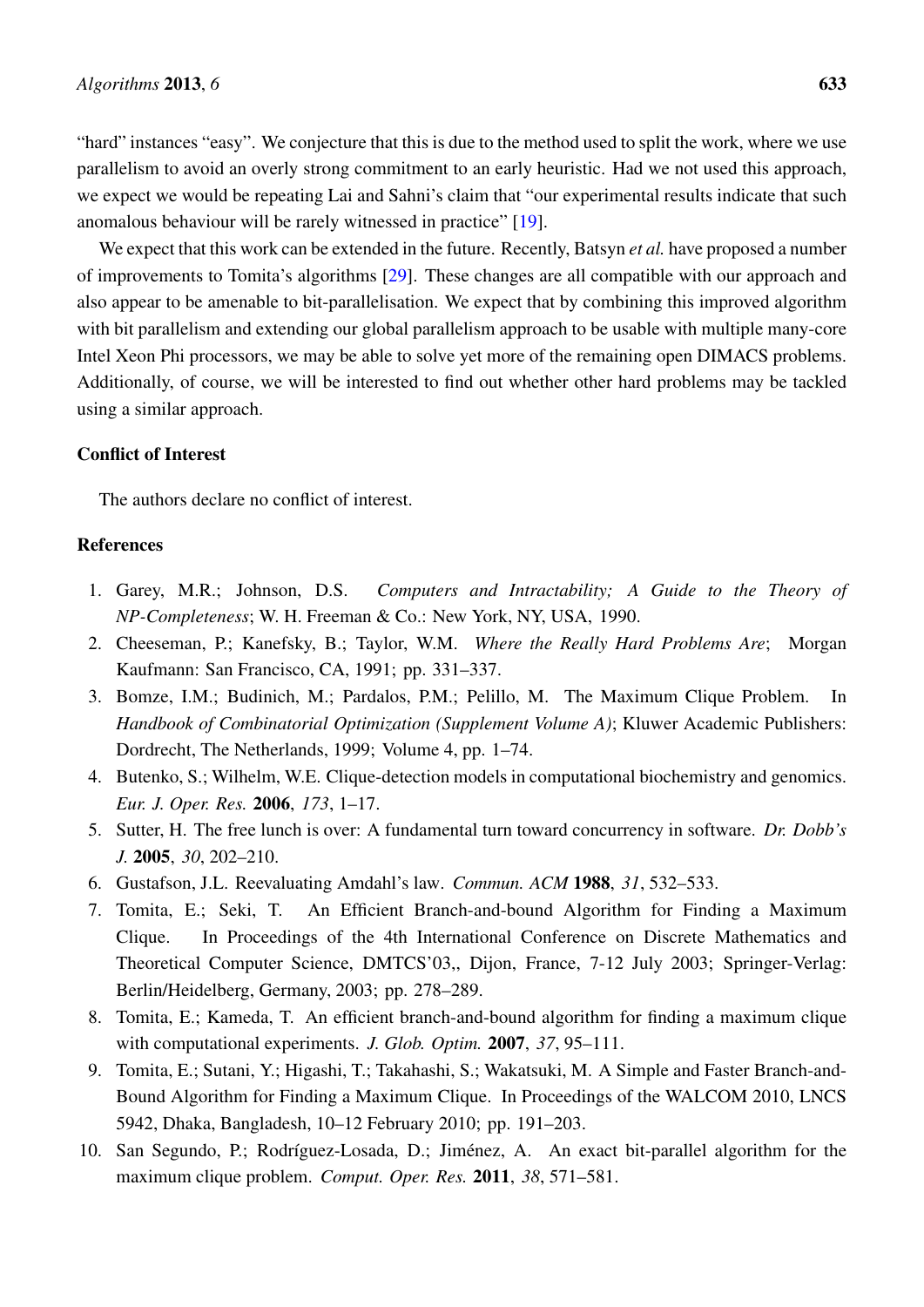- <span id="page-17-0"></span>11. Segundo, P.S.; Matia, F.; Rodríguez-Losada, D.; Hernando, M. An improved bit parallel exact maximum clique algorithm. *Optim. Lett.* 2011, *38*, 571-581.
- <span id="page-17-1"></span>12. Prosser, P. Exact algorithms for maximum clique: A computational study. *Algorithms* 2012, *5*, 545–587.
- <span id="page-17-2"></span>13. Pattabiraman, B.; Patwary, M.M.A.; Gebremedhin, A.H.; keng Liao, W.; Choudhary, A.N. Fast algorithms for the maximum clique problem on massive sparse graphs. *CoRR* 2012, abs/1209.5818.
- <span id="page-17-3"></span>14. Rossi, R.A.; Gleich, D.F.; Gebremedhin, A.H.; Patwary, M.M.A. A fast parallel maximum clique algorithm for large sparse graphs and temporal strong components. *CoRR* 2013, abs/1302.6256.
- <span id="page-17-4"></span>15. Gendron, B.; Crainic, T.G. Parallel branch-and-branch algorithms: Survey and synthesis. *Oper. Res.* 1994, *42*, 1042–1066.
- <span id="page-17-5"></span>16. Bader, D.A.; Hart, W.E.; Phillips, C.A., Parallel Algorithm Design for Branch and Bound. In *Tutorials on Emerging Methodologies and Applications in Operations Research: Presented at INFORMS 2004, Denver, CO*; International Series in Operations Research & Management Science; Kluwer Academic Publishers: Dordrecht, The Netherlands, 2004; pp. 5-1-5-44.
- <span id="page-17-6"></span>17. McCreesh, C.; Prosser, P. Distributing an exact algorithm for maximum clique: maximising the costup. *Algorithms* 2012, *5*, 545–587.
- <span id="page-17-7"></span>18. Pardalos, P.; Rappe, J.; Resende, M. An Exact Parallel Algorithm for the Maximum Clique Problem. In *High Performance Algorithms and Software in Nonlinear Optimization*; Kluwer Academic Publishers: Dordrecht, The Netherlands, 1998.
- <span id="page-17-8"></span>19. Lai, T.H.; Sahni, S. Anomalies in parallel branch-and-bound algorithms. *Commun. ACM* 1984, *27*, 594–602.
- 20. Mehrotra, R.; Gehringer, E.F. Superlinear Speedup Through Randomized Algorithms. In Proceedings of the ICPP'85, University Park, PA, USA, 1985; pp. 291–300.
- 21. Li, G.J.; Wah, B.W. Coping with anomalies in parallel branch-and-bound algorithms. *IEEE Trans. Comput.* 1986, *35*, 568–573.
- <span id="page-17-9"></span>22. Clearwater, S.H.; Huberman, B.A.; Hogg, T. Cooperative solution of constraint satisfaction problems. *Science* 1991, *254*, 1181–1183.
- <span id="page-17-10"></span>23. Bruin, A.d.; Kindervater, G.A.P.; Trienekens, H.W.J.M. Asynchronous Parallel Branch and Bound and Anomalies. In Proceedings of the Second International Workshop on Parallel Algorithms for Irregularly Structured Problems, Lyon, France, 4-6 September 1995; Springer-Verlag: London, UK, UK, 1995; IRREGULAR '95, pp. 363–377.
- <span id="page-17-11"></span>24. Marr, D.; Binns, F.; Hill, D.; Hinton, G.; Koufaty, D.; Miller, J.; Upton, M. Hyper-threading technology architecture and microarchitecture. *Intel Technol. J.* 2002, *6*, 4–15.
- <span id="page-17-12"></span>25. Bulpin, J.; Pratt, I. Multiprogramming performance of the Pentium 4 with Hyper-Threading. In Proceedings of the Workshop on Duplicating, Deconstructing, and Debunking (WDDD04), München, Germany, 20 June 2004.
- <span id="page-17-13"></span>26. McCreesh, C.; Prosser, P. <http://github.com/ciaranm/multithreadedmaximumclique>
- <span id="page-17-14"></span>27. DIMACS instances. <http://dimacs.rutgers.edu/Challenges/>
- <span id="page-17-15"></span>28. BHOSLIB instances. http://www.nlsde.buaa.edu.cn/∼[kexu/benchmarks/graph-benchmarks.htm](http://www.nlsde.buaa.edu.cn/~kexu/benchmarks/graph-benchmarks.htm)